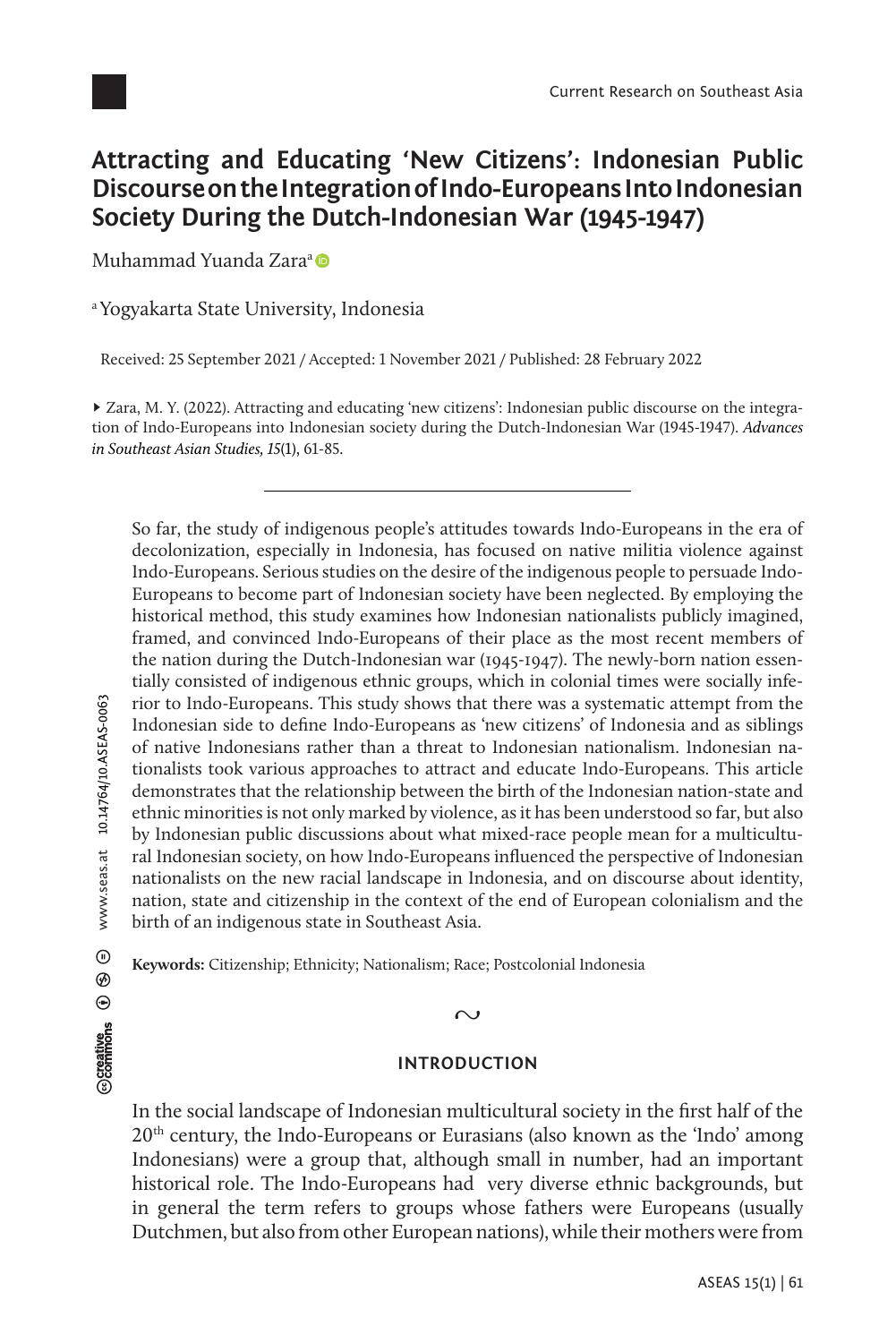Asia, especially from indigenous ethnic groups in Indonesia, as well as China or other Asian nations (van der Veur, 1968b). The Indo-Europeans were not only distinctive because of their mixed blood, but also their social characteristics, such as the Christian religion they professed, the European culture they practiced, the Dutch language they spoke, and their choice to distance themselves from the natives because they considered their socio-economic position to be higher than that of natives (Hoogervorst & Nordholt, 2017, pp. 453-454, 456; Sjaardema, 1946). However, a few studies emphasize that colonial society was not rigidly divided into two major blocs (ruler and ruled), but ran dynamically, even in defining 'Europeanness'. In colonial times, Indo-Europeans were legally classified as European, but in practice some of them were found in the lower class (a position that pure Europeans in the colony despised), had darker skin than pure Europeans, tended to be ostracized by the European community, interacted more intensively with Indonesians, and had to work very hard to reach important positions in the colonial bureaucracy (Luttikhuis, 2014; Stoler, 1989).

Studies on the existence of Indo-Europeans in Indonesia in the first half of the  $20<sup>th</sup>$  century are divided into three historical periods. First, are studies of the origins and dynamics of the social life of the Indo-Europeans in the colonial period, including the birth of the Indo-Europeans and their problematic place in the society of colonial Indonesia from the  $16<sup>th</sup>$  to the mid-20<sup>th</sup> century (Breman, 2020; Henley, 1995; Sjaardema, 1946; Taylor, 2009; van der Kroef, 1953a,b, 1955a, 1972; van der Veur, 1958, 1968a,b; Wertheim, 1947). Second, are studies of the experience of the Indo-Europeans during the Japanese occupation, which was marked by the exclusion of Indo-Europeans from the Indonesian public sphere at the beginning of the Japanese occupation, followed by the inclusion of Indo-Europeans into Indonesian society when Japan began to lose the war (Touwen-Bouwsma, 1996). Third, are studies of the Indo-Europeans in the postcolonial era, especially in the 1950s and 60s, when Indonesia was fully sovereign and the Indo-Europeans had to decide their political affiliations. These decisions led to the adoption of citizenship (either Indonesian or Dutch), and were followed by an uneasy assimilation of the Indo-Europeans in Indonesian and Dutch society for generations (Captain, 2014; Goss, 2000; Oostindie, 2010, p. 229; Rodgers, 2005; Tajuddin & Stern, 2015; van der Kroef, 1954a,b, 1955a,b; van der Veur, 1960).

In addition to the three periods mentioned above, another period has also received much attention from scholars in relation to the existence of the Indo-Europeans in Indonesia, namely the Dutch-Indonesian war, also known as the Indonesian revolution (1945-1949). The early months of the Indonesian revolution, particularly between September 1945 and early 1946, were known especially among the Dutch and the Indo-Europeans as the *Bersiap* ('be prepared') period, while Indonesian nationalists considered that during this period Indonesia was an independent and sovereign state. This was a time when the Japanese had already lost, and control of security in the cities was taken over by armed Indonesians, one of the consequences of which was the occurrence of large-scale violence at the expense of thousands of Dutch people and Indo-Europeans who had just come out of Japanese camps (Jacobson, 2018, pp. 51 & 126; Touwen-Bouwsma, 1996; van der Kroef, 1950; van der Veur, 1968a, p. 207). Armed Indonesians considered that they were disrupting security and hindering Indonesia's independence. As might be expected, academic studies regarding the early period, or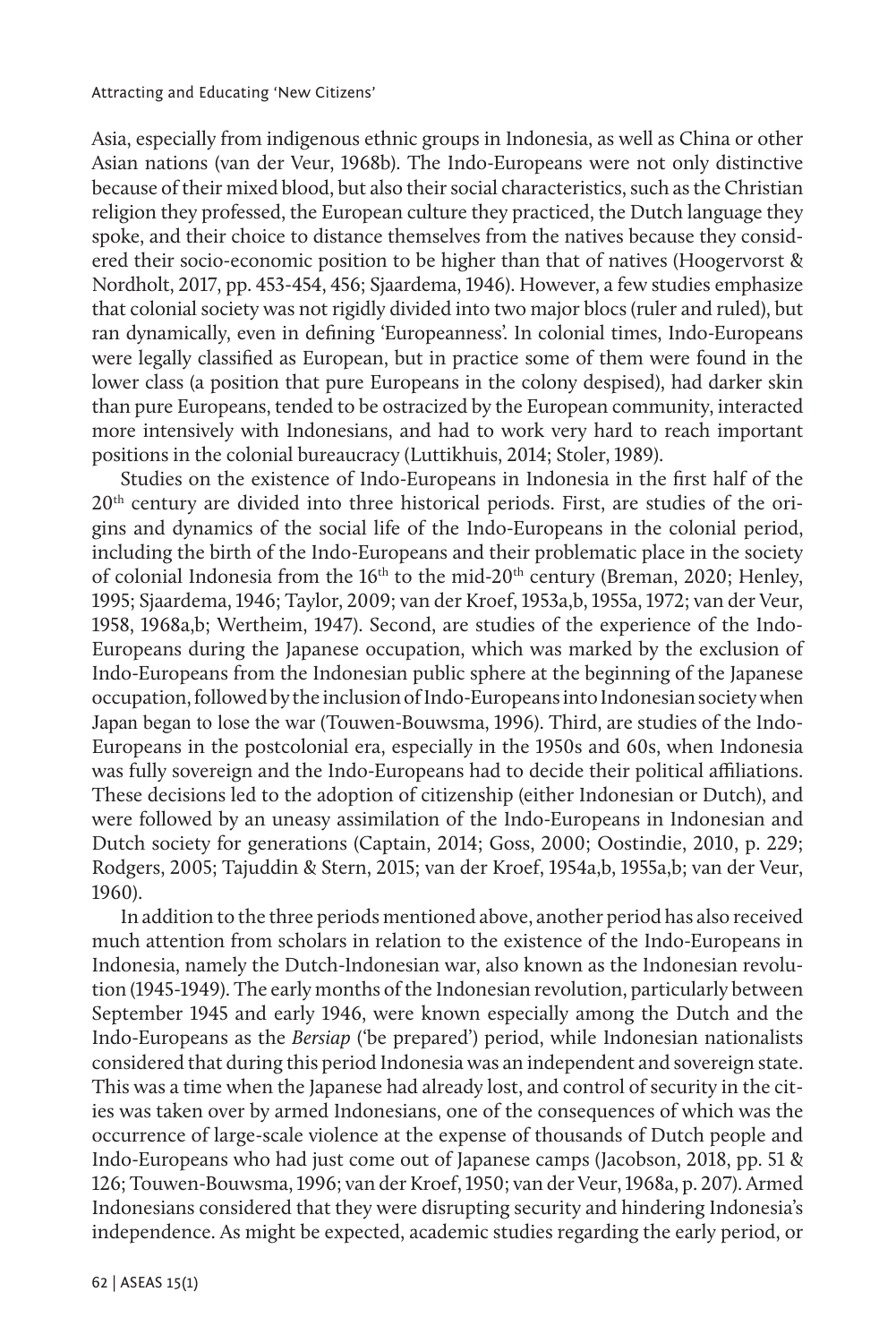more generally during the Indonesian revolution, focus on the politics of hatred and acts of violence perpetrated by armed Indonesian youths against Indo-Europeans, who were considered to be associated with the Dutch and to support the return of Dutch colonialism in Indonesia as well as to oppose the existence of an Indonesian state (Cribb, 2008; Frederick, 2014; Tajuddin & Stern, 2015, p. 357). W.F. Wertheim even noticed that the Indo-Europeans were the group of people who likely suffered the most from the acts of what he described as "terrorism" in the initial phase of the Indonesian revolution (Wertheim, 1947, p. 297).

Among the many studies about the origins and lives of Indo-European people in Indonesia during the colonial period, and especially the suffering they experienced during the revolution due to the violence exercised by diverse Indonesian ethnicities, scholars have ignored the thoughts, discourses and actions of Indonesian nationalists in framing Indo-Europeans as close friends and even brothers of indigenous ethnic groups, especially in Indonesia's formative years. This study fills this gap in the literature. In this article, I argue that the history of the Indo-Europeans in the Indonesian revolution was not only dominated by the violence of the natives against the Indo-Europeans as so far understood, but also by the endeavors to approach and understand each other, in a process that intended to make the Indo-Europeans part of the Indonesian nation. Violence committed by the natives against the Indo-Europeans during the revolutionary period has been well documented. However, the attempts of the Indonesian government and nationalists to promote Indonesian nationalism among the Indo-Europeans and their positive response to these efforts have been neglected.

In fact, apart from being tainted by violence, the relations between the Indo-Europeans and the Indonesian nationalists during the revolution were also marked by the efforts of Indo-European intellectuals and Indonesian nationalists to approach each other in order to achieve a common goal, namely supporting Indonesian independence and making the Indo-Europeans a part of a new, egalitarian Indonesian society. Indications of this have been made in passing by a few scholars (Earle, 1948; van der Kroef, 1953b, pp. 489-490, 1955, p. 460). In fact, efforts to unite Indonesians with Indo-Europeans had been carried out organizationally during the colonial period, as shown in the birth of the multiracial *Indische Partij* (Party of the Indies) in 1912, whose leaders were two Javanese and an Indo-European. One of its founders, Soewardi Soerjaningrat, wrote a famous pamphlet entitled *Als ik eens Nederlander was* (If I were a Dutchman), in which he criticized the colonial government's plan to gather donations from Europeans, Indo-Europeans and even natives for the centenary celebrations of Dutch liberation from French rule. This pamphlet, according to Benedict Anderson, encouraged the 'imaginary transformation' of natives into Europeans and Europeans into natives (Anderson, 2006, pp. 119-120). However, apart from a cursory mention in some of these writings – which were generally pessimistic about the potential integration of Indo-Europeans into Indonesian society – to my knowledge there has been no serious study of efforts made by Indonesian nationalist fighters and the Indo-European community to collaborate side-by-side in order to convince the Indo-Europeans to be part of the Indonesian nation and to ensure that indigenous Indonesians accepted the Indo-Europeans as new members in Indonesian society.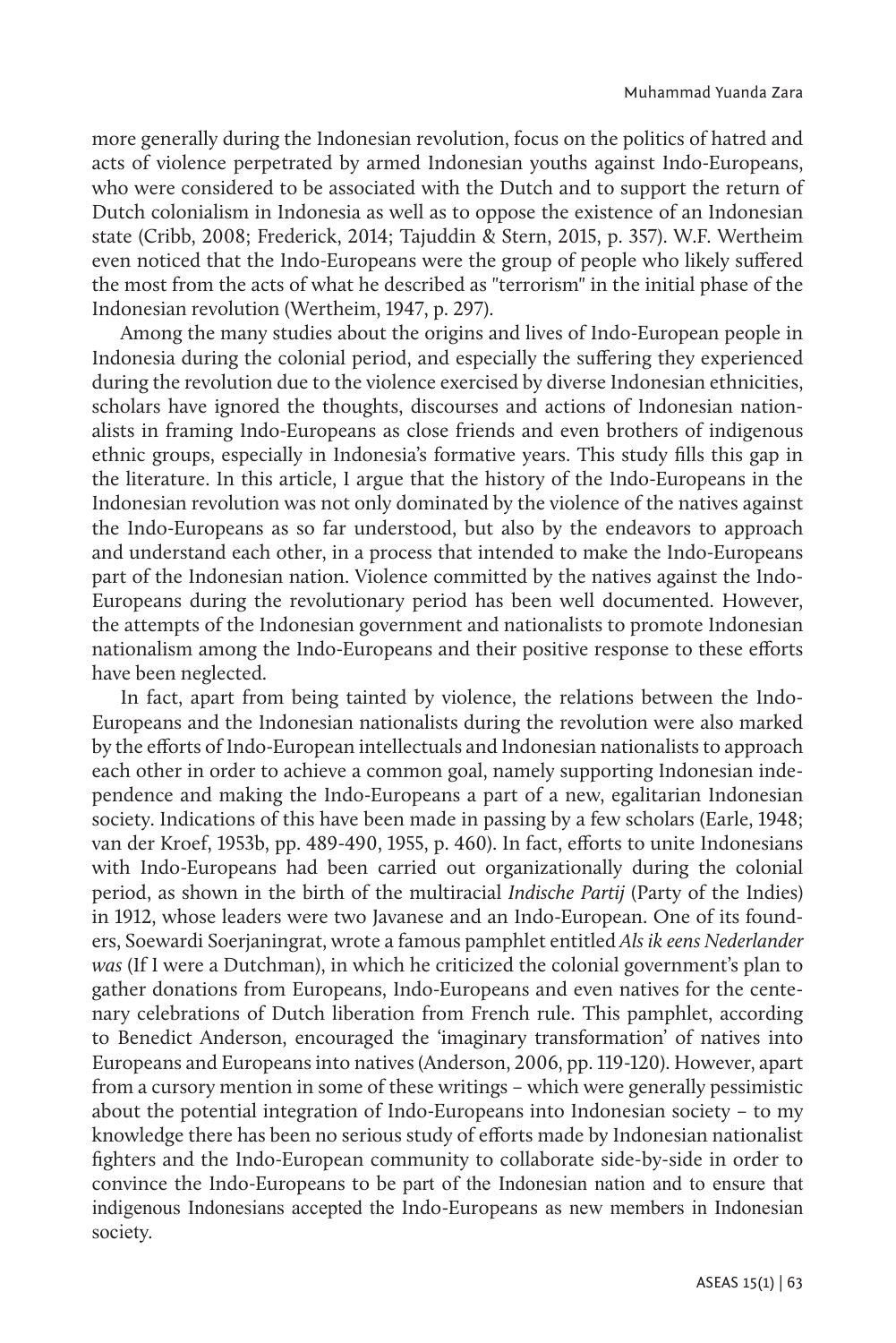#### Attracting and Educating 'New Citizens'

A few studies have attempted to pinpoint the formation of a close relationship between the Indo-Europeans and Indonesian nationalists. Some suggest it did not happen until March 1947, when E. F. E. Douwes Dekker, the figure of emancipation for the Indo-Europeans, who in the 1920s advocated for the unity of Indo-Europeans and indigenous people, was appointed as a member of the Indonesian semi-parliamentary body Komite Nasional Indonesia Pusat (Central Indonesian National Committee, or KNIP) (van der Veur, 1958, p. 565). Others argue it happened when Indonesian sovereignty was recognized by the Dutch in 1949, and the Indonesian community development project could finally be started without Dutch interference (Tajuddin & Stern, 2015, p. 357; van der Veur, 1960). However, in the following period, the relations between Indonesians and Indo-Europeans deteriorated. With the recognition of Indonesian sovereignty by the Netherlands in late 1949, the Dutch and Indo-European communities were obliged to choose between Indonesian or Dutch citizenship. Very few of them chose to become Indonesian citizens. The situation worsened for Europeans and Indo-Europeans with the nationalization of the Indonesian economy in the 1950s, which forced tens of thousands of Dutch people and Indo-Europeans to leave Indonesia for the Netherlands (Bosma in Menjívar, 2019, p. 79).

The main overarching question in this paper is why did the Indonesian nationalists try to persuade and educate the Indo-Europeans to become part of the Indonesian nation during the critical years of the Dutch-Indonesian war of 1945-1947? The subquestions will address three relevant aspects, which also serve to structure the study into separate sections, namely: 1) How did the Indonesian nationalists see the position of the Indo-Europeans in the newly born Indonesia, especially in relation to the project to form the 'Indonesian nation'? 2) How did the Indonesian government formulate the concept of citizenship when facilitating the integration of Indo-Europeans into Indonesian society? 3) What were the strategies used by the Indonesian nationalists to persuade and educate the Indo-Europeans to encourage them to become part of the Indonesian nation?

I have reviewed various publications from the Indonesian government, print media and Indonesian political figures published in 1945-1947 discussing the position of Indo-Europeans in an independent Indonesia. Primary sources, available in Indonesia and the Netherlands, include propaganda booklets from the Indonesian Ministry of Information calling Indo-Europeans to become Indonesian citizens, and an anti-xenophobic propaganda booklet published in October 1945 by a prominent Indonesian socialist figure who one month later was appointed Indonesia's first prime minister, Sutan Sjahrir. Primary sources also include news articles, opinions and photos, which appealed to Indo-Europeans, published by Indonesian nationalist print media in Indonesian and Dutch, especially *De Pionier* (The Pioneer), *Het Inzicht*  (The Insight), and *Merdeka* (Independent)*,* and others.1 While Indo-European circles actually had their own publications, one of them being the *Onze Stem* (Our Voice) magazine published by *Indo-Europeesch Verbond* (IEV, Indo-European Association) between 1919-1956, this study does not rely on such sources but rather focuses on propaganda from the Indonesian side.

<sup>1</sup> The translations of Indonesian and Dutch texts are mine, unless otherwise stated. The insertions in square brackets are also mine.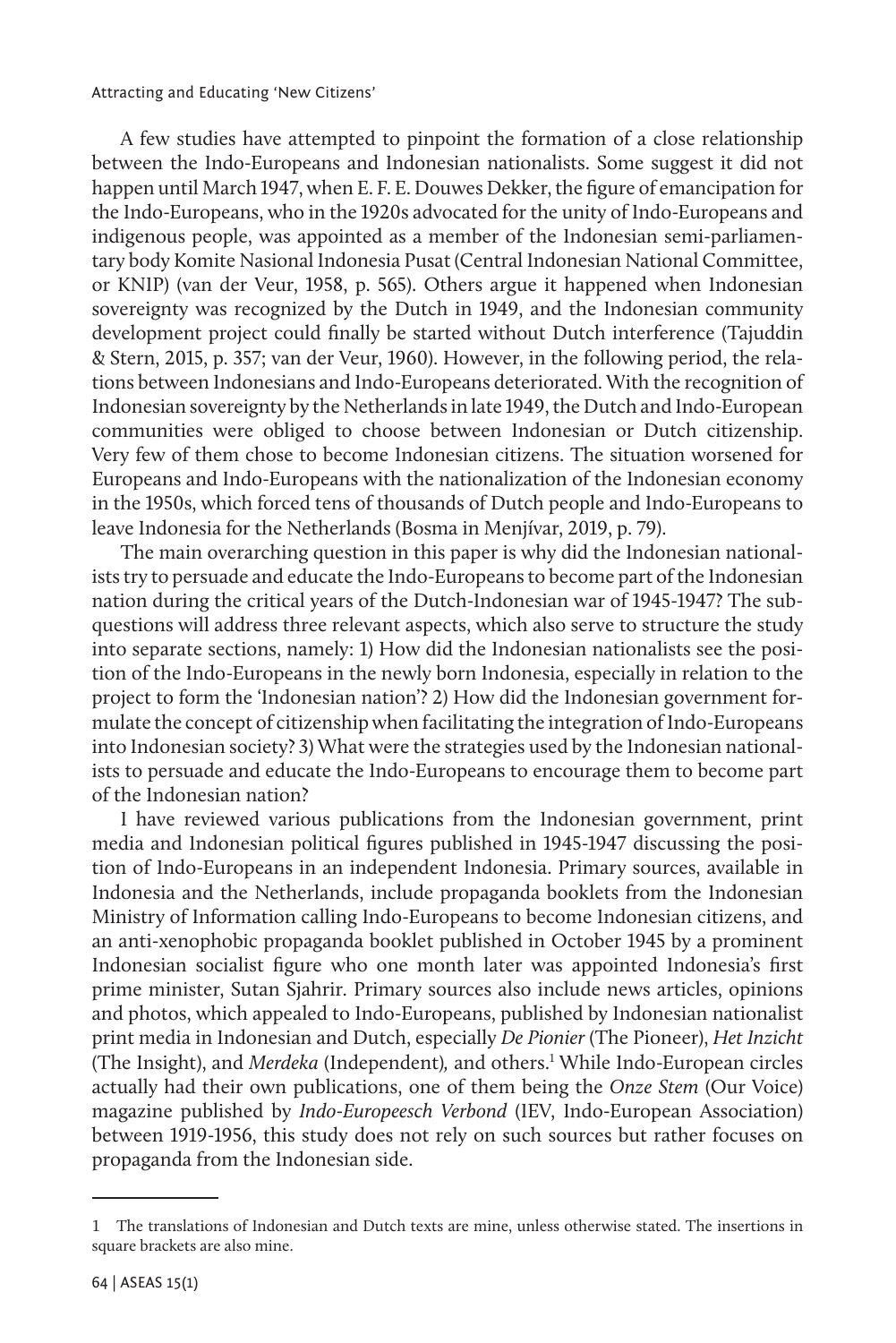While relying almost exclusively on Indonesian nationalist primary sources may give the impression of being one-sided (e.g., the lack of an explanation of counter-propaganda from the Dutch side), there is a larger context to consider here. This study focuses on Indonesian propaganda and sources representing the ideas and actions of Indonesian nationalists. The strong Indonesian perspective here is an innovative contribution to the historiography of Indo-Europeans, which has been dominated by the Dutch and, to a lesser extent, Indo-European viewpoints.

Unfortunately, it is very difficult to measure the reach of magazines, newspapers and propaganda booklets that Indonesian nationalists used to persuade Indo-Europeans. Data on readership and circulation for the print media and booklets that I examined was not available. In rare cases, this reach can be ascertained by searching for information in other newspapers, for example the planned distribution of *De Pionier* newspaper to camps inhabited by Indo-Europeans can be obtained from the nationalist newspaper, *Merdeka*.

I employ the term 'Indo-Europeans', an academic term, throughout this article except in direct quotations by Indonesian nationalists and where I discuss such quotations. Here, I use the popular word 'Indo/Indos', given that it was usually employed by Indonesian nationalists as a positive umbrella term – equal to other native ethnic groups, such as Javanese and Sundanese – to describe the Indo-Europeans of the period, as primary sources show and despite the derogatory character some Europeans and Indo-Europeans themselves have attributed to it. For this reason, the main method I use in approaching these sources is to use the keyword 'Indo', instead of other keywords that are more commonly used in the academic world, such as 'Indo-Europeans' and 'Eurasians'.

I chose 1945 as my starting point because it was in August of that year that Indonesian independence was proclaimed, and in the first months after independence nationalist leaders began to publicly discuss the concept of the 'Indonesian nation', including the possibility of the Indo-Europeans as an integral part of it. I chose 1947 as the final year because the efforts of the government and nationalists to convince Indo-Europeans to become Indonesian citizens reached their peak, as shown by various persuasive gestures such as the publication of *Het Inzicht* magazine and the *De Pionier* newspaper (in 1946), and the appointment of a pro-Indonesian Indo-European figure, E.F.E. Douwes Dekker, as a minister of state in May 1947. For the Indonesian state, this move became the greatest evidence that they not only recognized the existence of the Indo-Europeans, but also granted them important political positions in the new republic.

This study also shows that the campaign of the Indonesian nationalists was also directed at the Indonesian natives, with the aim of convincing them to admit the Indo-Europeans as new members of the Indonesian society and nation. This study will be useful to assist us in understanding the contribution and cooperation of Indonesian nationalists and Indo-Europeans in constructing the idea of an Indonesian nation, which is not only multiethnic, but also multiracial, in a time that has been almost always perceived as a time of conflict between the two. This study illustrates that the Indonesian public sphere in the period 1945-1947 was filled by discussions of all-inclusive multiculturalism and equal rights for citizens amidst the most important war in Indonesia in the 20<sup>th</sup> century.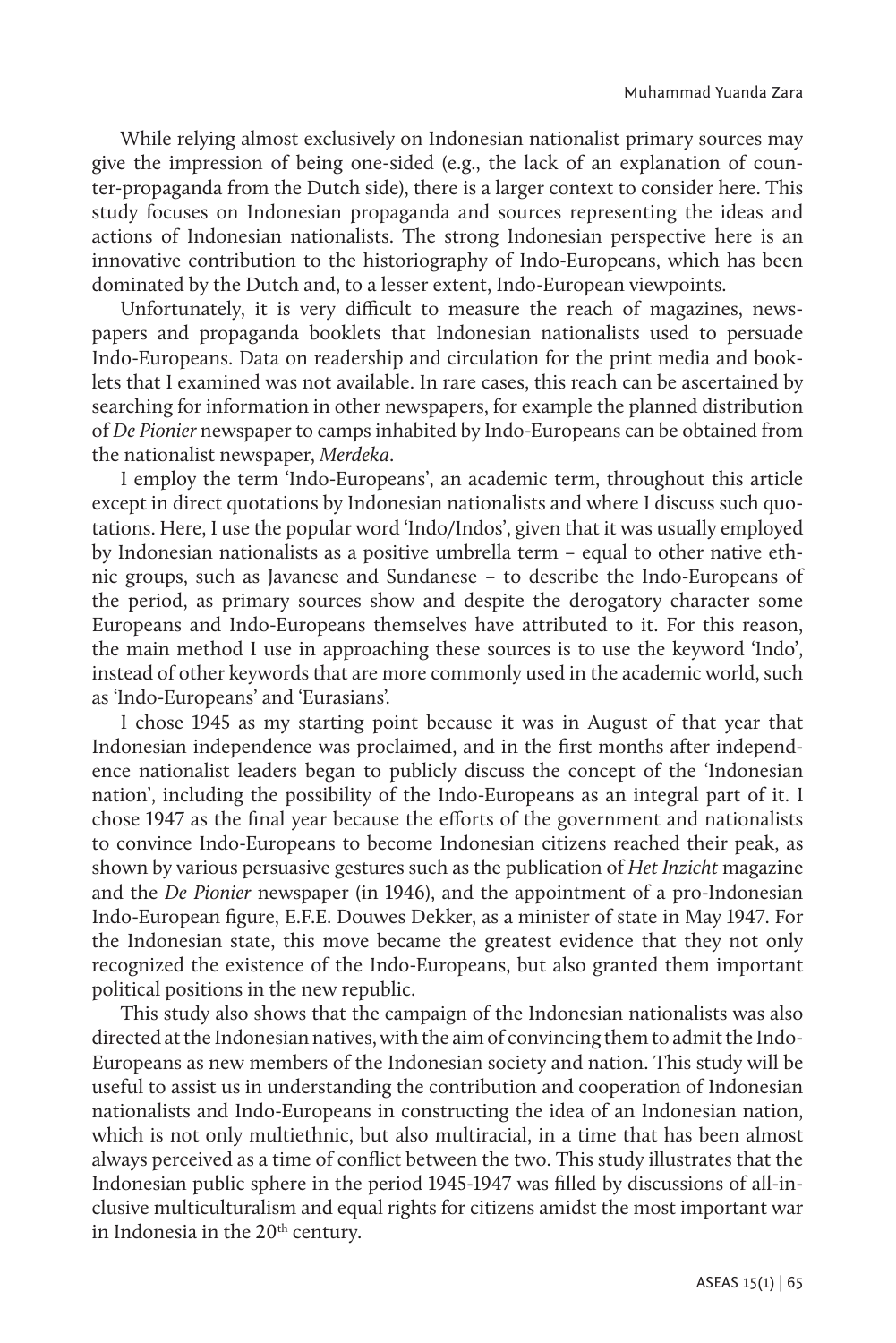## **INDONESIAN INDEPENDENCE AND THE NEW RELATIONS AMONG INDO-EUROPEANS AND INDONESIANS**

The proclamation of Indonesian independence on 17 August 1945 by Soekarno and Hatta (later appointed as president and vice president of Indonesia, respectively) was followed by the efforts of Indonesian nationalists to run the new government. Various government institutions were established in Jakarta and other regions in Indonesia, and this helped to raise confidence among Indonesians that they were capable of administering the former Dutch Indies territory.

In addition to the running of the government, the development carried out by the Indonesian nationalists was also aimed at establishing one of the most important elements in this young country: an Indonesian nation. This was not an easy task, considering that at that time Indonesia consisted of a huge variety of different ethnic groups with different traditions and languages, with a history of conflicts. Building harmonious inter-ethnic and inter-religious relations in a country that was tens of times the size of the Netherlands was a significant as well as daunting task. More importantly, the Indonesian government also needed to ensure that the loyalty of all ethnicities in Indonesian-held territory would only be towards the Indonesian government. This task was made even more difficult considering the fact that, during the colonial period, a few ethnic groups in the Dutch East Indies had a strong association with the Dutch due to religious, educational and occupational ties. Moreover, in September 1945, the Allied forces, which were later followed by Dutch troops, began landing on Java and enforced their authority. The hopes of some ethnic groups for the continuation of Dutch rule – as a guarantee of the return of their privileges over the natives as in colonial times – made the task of building ethnic loyalties to the Indonesian government even harder. Moreover, some indigenous ethnic groups, who were known to be close to the Dutch during the colonial period and received semi-European status (Bosma & Raben, 2008, pp. 173-176), for example the Christianized Ambonese and Menado, in the early days of independence had not firmly determined their political stance.

Likewise, *totok* (full blood) and *peranakan* (mixed descent) foreigners, who in the colonial period were at the top level of society, for example the Chinese, the Dutch and the Indo-Europeans, were not clear enough in showing their political orientation in the early days of the revolution. In the view of the Indonesian nationalists, they were more oriented towards their homeland and preferred to wait for the re-establishment of Dutch rule rather than show support for the Indonesian Republic. The birth of an independent Indonesia, run by the natives, triggered negative sentiments towards the ethnic groups who in the colonial period benefited from colonialism, ethnic groups which at the beginning of the revolution did not immediately show a pro-Republican stance. A certain proportion of Dutch and Indo-Europeans who had just been released from the Japanese camps, as well as the Ambonese, were recruited by the Dutch as soldiers in order to support the return of Dutch colonialism in the already independent Indonesia. This negative sentiment hardened into hatred, which later led to violence perpetrated by armed indigenous nationalists against minorities of foreign descent, including the Indo-Europeans.

In the midst of the violence that befell the Indo-Europeans, the Republican government did not remain silent. They took numerous measures to get minorities,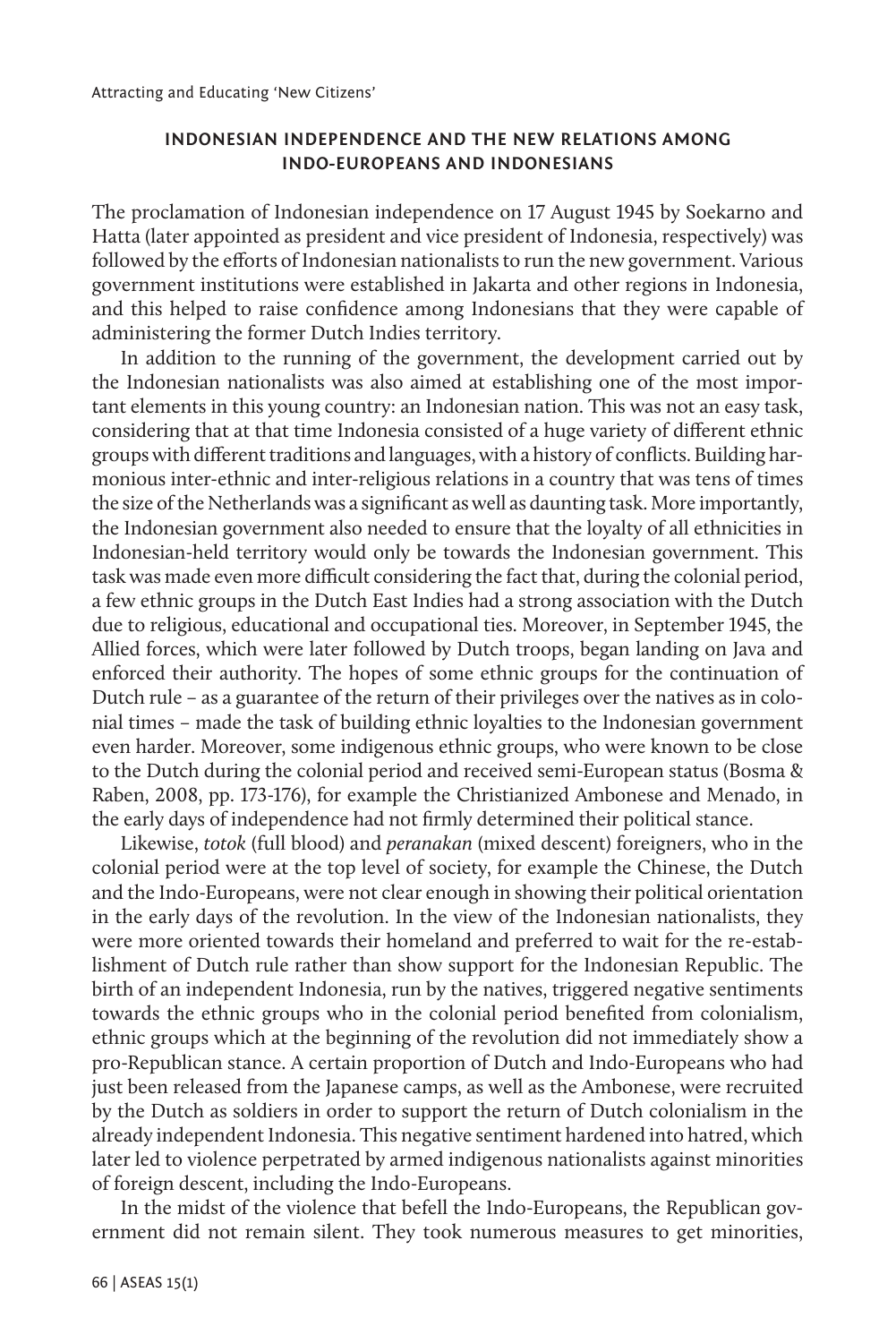especially those known to be close to the Dutch, to recognize Indonesian independence and support the Indonesian government. One way to do this was by enacting democratic citizenship laws that no longer adopted racially-based social hierarchies as in colonial times. The Republican authority campaigned that in independent Indonesia there was only one nation that existed, namely the Indonesian nation. There were no more social class division based on race. The Indonesian nation in question included both indigenous ethnic groups and Indonesian-born foreigners, such as people of Chinese, Arab or Indian descent ("Oendang2 Dasar Negara", 1945). Another group deemed fit to be part of the Indonesian nation were the Indo-Europeans, who were labeled by Indonesian nationalists as 'new citizens'.

A key point advocated by Indonesian nationalists in the first weeks after Indonesian independence was that Indonesia was neither anti-foreigner nor antiwhite. President Soekarno rejected accusations that Indonesia was an anti-white nation in an interview with two Australian journalists on 20 September 1945 in Jakarta. Soekarno was initially asked whether Indonesia's independence was approved by Japanese authority. He replied that the Japanese did not give a firm answer about the news that Japan had surrendered to the Allies, and therefore he emphasized that the Indonesian nationalist leaders took the initiative to proclaim Indonesia's independence. That implied Indonesia's rejection of foreign colonialism. However, for Soekarno, the Indonesian nation was not an anti-white movement given that what Indonesia was doing was just defending its independence ("Indonesia Merdeka Adalah Tjiptaan", 1945). The Indo-Europeans were not specifically mentioned here, but considering that half of the blood of the Indo-Europeans was European, we can interpret Sukarno's understanding of 'white people' such as Europeans, as well as the *peranakan* of foreign origin, as including the Indo-Europeans.

The emphasis on Indonesia's anti-xenophobic attitude was strengthened by Vice President Mohamad Hatta's statement on 1 November 1945, which was broadcast by the official government media, *Berita Repoeblik Indonesia*. Hatta again stressed to the Indonesian people that the world's eyes were on Indonesia before deciding whether to accept it as a new nation. So, said Hatta, violence should not be used as an arbitrary tool targeting foreigners. Hatta said, "we do not hate foreign nations, nor do we hate the Dutch, let alone Indo, Ambon or Menado people who are actually also our nation" ("Makloemat Pemerintah Repoeblik Indonesia", 1945). The phrase "who are actually also our nation" (*jang sebenarnja bangsa kita djoega*) here first refers to the Ambonese and Menado people, two ethnic minorities in Indonesia who, during the colonial period, because of their religious ties, education and bureaucracy, were known to be affiliated with the colonial government. However, it was clear that Hatta also felt that the Indo-European people had Indonesian blood. For this reason, he placed the Indo-Europeans between the *totok* Dutch and Indonesian indigenous ethnicities, as a sign that the Indo-European group was a mixed group that had an indigenous Indonesian element. This seems to be an implicit call for the Indo-European group to feel closer to their Indonesian heritage than to their Dutch.

Hatta also showed a practical and visionary mind in seeing the need for a friendly attitude with foreigners, including the Indo-Europeans, who in Hatta's perspective looked more like half-strangers than complete foreigners (such as *totok* Dutch). As semi-foreigners who were also highly educated, worked in middle-level jobs, and had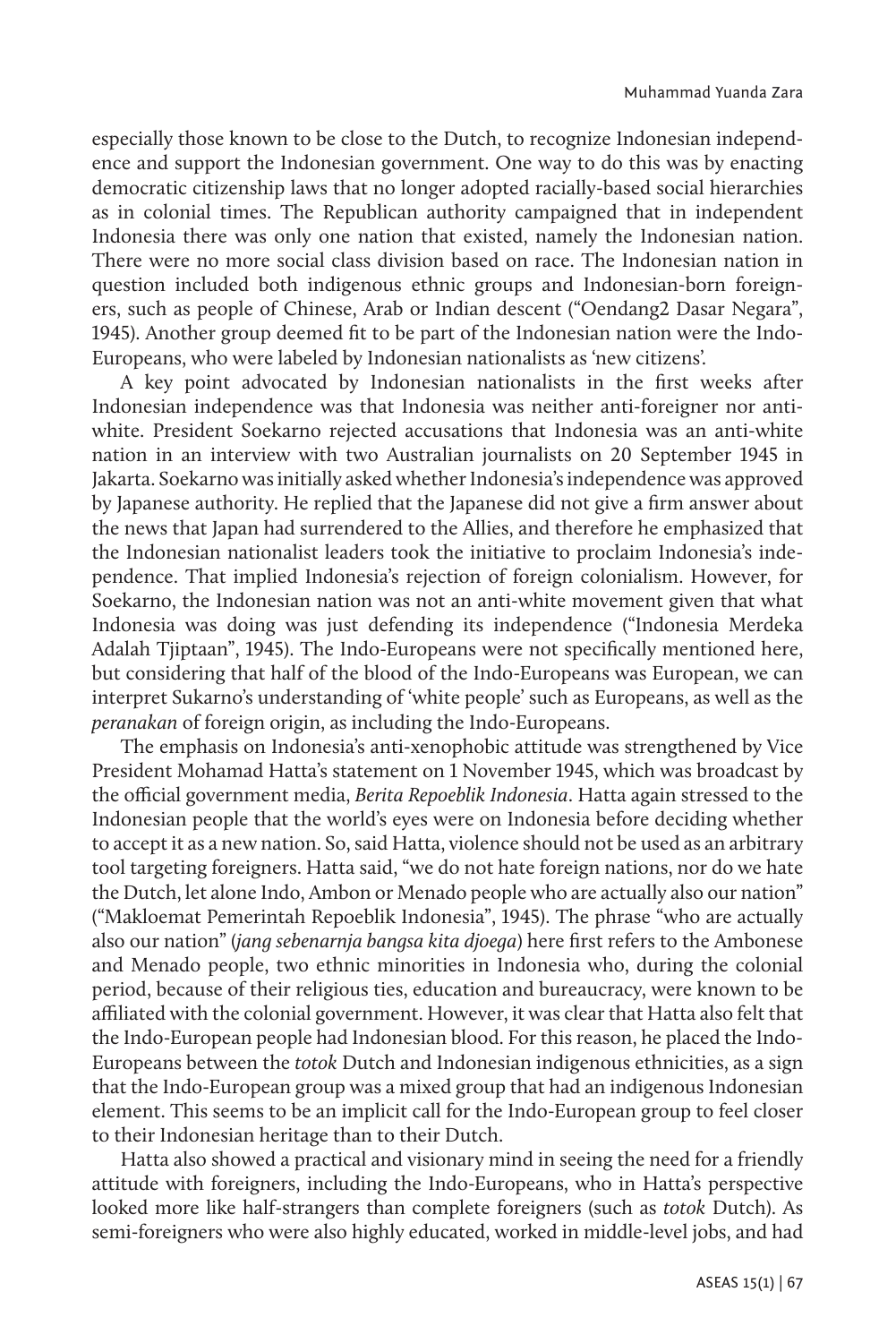strong financial capabilities – achievements that were rarely obtained by the majority of natives – Indo-Europeans occupied a special position in the view of the government, especially in the possibility of helping Indonesia carry out development that required professional manpower ("Makloemat Pemerintah Repoeblik Indonesia", 1945).

Hatta knew very well that as a new ex-colony, Indonesia faced a major problem: a serious lack of educated and skilled personnel. Thus, Hatta emphasized that even though Indonesia was rich in natural resources, this young country still needed foreigners, especially professionals from the more advanced Western countries. In this regard, Indonesia would try to become a member of the United Nations. For this reason, the country also needed to ensure security, safety and the participation of people of foreign descent. Hatta said, "In this country we will exercise the sovereignty of our people with the rules of citizenship which will quickly make all Indo[,] Asian and European groups become true Indonesians, become patriots and Indonesian democrats" ("Makloemat Pemerintah Repoeblik Indonesia", 1945).

There is another anti-xenophobia view among Indonesian leaders worth mentioning here. A few importants point were delivered by Sutan Sjahrir. Known as an anti-fascist, nationalist activist, Sjahrir was an opponent of collaboration with Japan (Mrázek, 1994). At the end of October 1945, he published *Perdjoeangan Kita*  (Our Struggle), a booklet that, according to historians, had a profound impact on Indonesian political thought because of his efforts to cleanse the remnants of Japanese influence on the Indonesian nationalists (Bayly & Harper, 2007, p. 183; Kahin, 2003, pp. 164-165; Legge, 2010, p. 159; Turner, 2018, p. 63). However, a section in the booklet actually discusses the right place for foreign-blood minorities, especially the Indo-Europeans, in an independent Indonesia. Sjahrir criticized the long-lasting influence of Japanese propaganda among Indonesian youth, especially for hating foreign nations who were considered enemies of Japan, such as the Allies, the Dutch, the "Indos", and the Chinese. When referring to the Indo-Europeans in his booklet, he added in brackets that the "Indos" were "our own people" (*bangsa kita sendiri*) (Sjahrir, 1945, p. 4). Here, Sjahrir declares and advocates that the Indo-Europeans were part of Indonesian society, just like other indigenous ethnic groups, such as Javanese, Sundanese, Madurese, and Minangkabau. As a consequence, the Indo-Europeans should not be hated, let alone be the targets of acts of violence by Indonesian youth. Sjahrir's idea also sent a strong message that Indonesian youths who hated Indo-Europeans, and even committed violence against them, were actually still under the guise of Japanese propaganda.

In the booklet, Sjahrir (1945) explains that it was difficult to accept the cruelty and killings that occurred against "the Indos, Ambonese and Menadonese, who are also our own nation" (p. 10). He even reminded Indonesians that hatred towards the Indos, Ambonese and Menadonese would jeopardize the country's reputation abroad because the international community might consider "national consciousness among the people proven to be very thin or non-existing at all" (p. 10). Sjahir clearly believed that maintaining security and ensuring the loyalty of the Indo people to the Indonesian state were goals that had to be achieved in order for the international legitimacy of the Indonesian government. This international support was crucial according to Sjahrir because at that time Indonesia's fate depended on the victors of the war, Britain and the United States (Sjahrir, 1945, p. 15). These two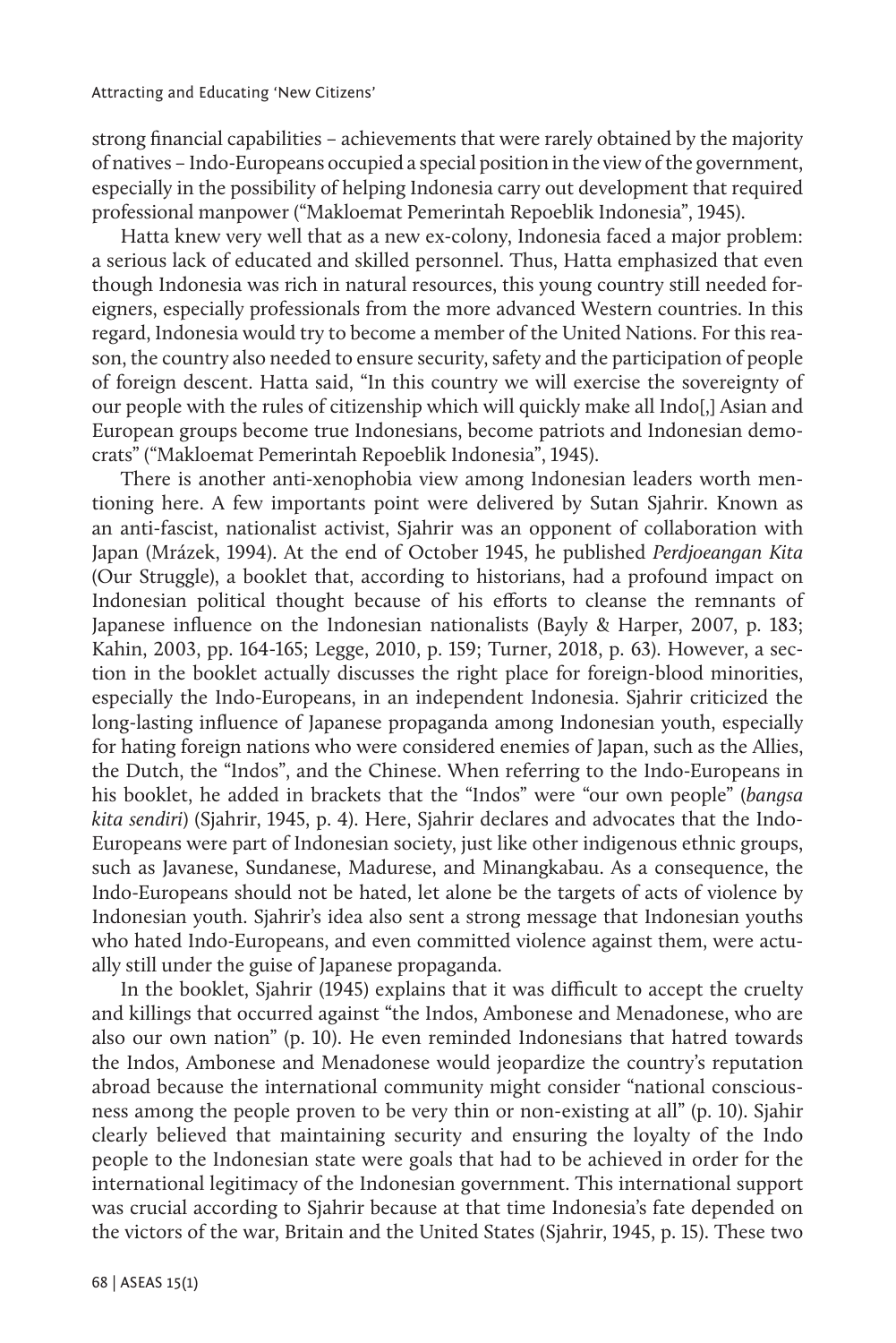countries monitored what was happening in Indonesia, and it was clear to Sjahrir that ensuring the safety of the Indos, as people of European origin, was one factor that could shape British and the United States' perceptions of Indonesia. Sjahrir (1945) rejected the politics of hatred against minorities, and he urged that population affairs in Indonesia be regulated democratically and based on the "spirit of humanity and society" (p. 29).

Sjahrir even included a special section in his booklet about people of foreign descent, entitled "*Pembentjian Bangsa Asing*" (Hatred of Foreigners). He claimed that, until then, there had not been a "satisfactory" attitude or political stance from the Indonesian side towards a "somewhat alienated group among the population of our country" (including the Indos). What was worse, he continued, was that there were things that were "wrong and destructive to our popular struggle", which seems to refer to the politics of hatred and violence against minorities including the Indos. The politics of hatred against foreign descendants was very dangerous, he said, because "it will end up facing with the rest of the world and humanity", which would actually be detrimental to the Indonesian struggle. For Sjahrir, xenophobia was not a form of love for the country (Sjahrir, 1945, pp. 31-32).

In line with Sjahrir's urge for Indonesians to be friendly with Indo-Europeans and other minority groups, in the second half of 1945, the Ministry of Information published a propaganda booklet in Indonesian – primarily aimed at Indonesians, but also to Malay-speaking Dutch and Indo-Europeans – emphasizing the same points. The title is *Apakah Negara Itoe?* (What is a State?)*.* The nine-page booklet basically explained the definition of a country, the conditions for the establishment of a country that can be recognized by the world, and examples of modern countries in the globe. Major emphasis here were that the state in the modern era was different from a feudal kingdom, and that the state must fulfill four conditions in order to be recognized internationally, namely 1) having a population, 2) having territory, 3) having a government, and 4) having internationally recognized authority (Indonesian Ministry of Information, 1945).

The first point was crucial. Here, a question that possibly existed in the minds of many Indonesians was discussed: What is the difference between the people and the nation in a country? The ministry explained that the people of a country were usually referred to as the nation of that country. And, more importantly, the ministry emphasized its point by giving an example that "if we name the Swiss nation it does not mean that the Swiss people descended from one lineage or come from one place only" (Indonesian Ministry of Information*,* 1945). Therefore, according to the ministry, heredity was not a factor that determined a nation; the determining factor was "the history or fate shared by those who live in that society" (Indonesian Ministry of Information*,* 1945). There was no specific mention here of the Indo-Europeans, but the tone of this explanation was clear, namely convincing Indonesians that what was referred to as the 'Indonesian nation' was not only those who come from indigenous ethnic groups, but also people of foreign descent in Indonesia who met legal requirements to become Indonesian citizens.

Attempts to define 'Indonesian society' had been made since the early weeks after Indonesian independence. One of them can be found in a pro-Republic newspaper published by young nationalists who came from *Ika Daigaku*, a Japanese medical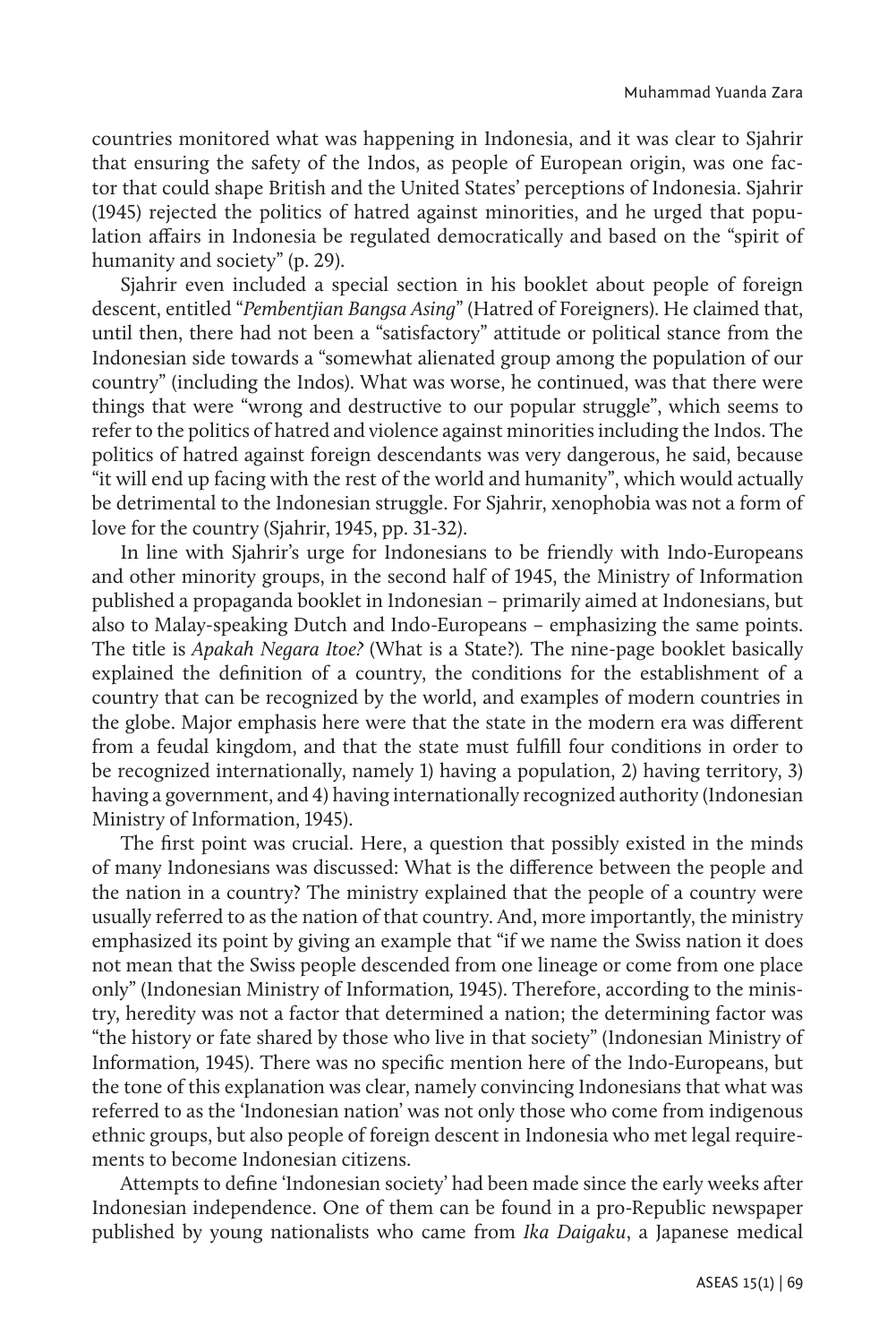school in Jakarta, *Berita Indonesia* ("Surat Kabar Indonesia Pada", 1978, p. 131). In an English-language manifesto, the editor of this newspaper explained what he saw as Indonesian society. For him, racial or ethnic equality was not the basis for the formation of Indonesian society. There was a stronger element in the construction of a nation, which facilitated the participation of foreign descendants in Indonesian society. For the editor, the Indonesian people were communities of the same origin who shared the same concepts, language, culture, interests and aspirations ("For the Sake of", 1945).

In October 1945, there were many killings that befell the Indo-Europeans in Surabaya, East Java (Frederick, 2014, pp. 135-140). Feeling of resentment and accusations that the Indo-Europeans supported the Dutch had instigated violence perpetrated by armed Indonesian youths against the Indo-Europeans, including arrests, torture and murder. Violence against the Indo-Europeans continued and even spread beyond Surabaya, including as early as 1946. The perpetrators varied from youth groups to Indonesian soldiers. The Indonesian government did not stand by the violence that was inflicted upon Indo-Europeans. Instead, it tried to deescalate the situation by urging the Indonesian people to avoid violence against minorities, including Indo-Europeans, and foreigners, in this case the *totok* Dutch.

This was evident in an edict issued by President Soekarno where he highlighted two major goals for the new republic: recognition from the international community and the creation of an Indonesian society based on social justice. For the first, the country would need to guarantee the security of the population in Indonesia. Soekarno acknowledged that the Indonesian people had committed acts of violence against the Dutch and the Indos, for example by arresting them for being accused of "*berdosa*" (sinning) against Indonesia. Soekarno understood the reasons behind this action, which according to him occurred as a response to the atrocities committed by NICA (Netherlands Indies Civil Administration) troops against the Indonesian people. But he then emphasized that taking the law into one's own hands was wrong and could lead to anarchy. Therefore, he urged that the task of punishing those deemed guilty should be handed over to the state ("Makloemat Pemerintah Repoeblik Indonesia Kepada", 1945). Here, of course, he was also referring to the Indo-Europeans, whom he still considered "foreigners" yet worthy of protection as exemplified in this quote: "The safety of the Dutch, Indo and other groups in our society must be guaranteed, as long as they do not threaten the safety of the Republic of Indonesia" ("Makloemat Pemerintah Repoeblik Indonesia Kepada", 1945).

In fact, the Indo-Europeans had also been asked by the pro-Indonesian regional authority to take part in maintaining security and public order. This can be seen from the efforts made by the Yogyakarta Sultan, Sri Sultan Hamengkubuwono IX, who a few days after the proclamation of independence met with a number of social groups in Yogyakarta. He met first with the city's youth groups and with other community groups, for example *Masyumi* (representing Muslims), *Hwa Chiao Chung Hui* (representing the Chinese) and delegates from what was known as the *Badan Peranakan Indo-Belanda* (An Organization for *Peranakan* Indo-Dutch) in Yogyakarta. The sultan asked them to help maintain the security of the city, and, according to reports, they expressed their support for the sultan's request ("Daerah Istimewa Djokjakarta", 1946).

The Indonesian government was trying to end unjustified violence against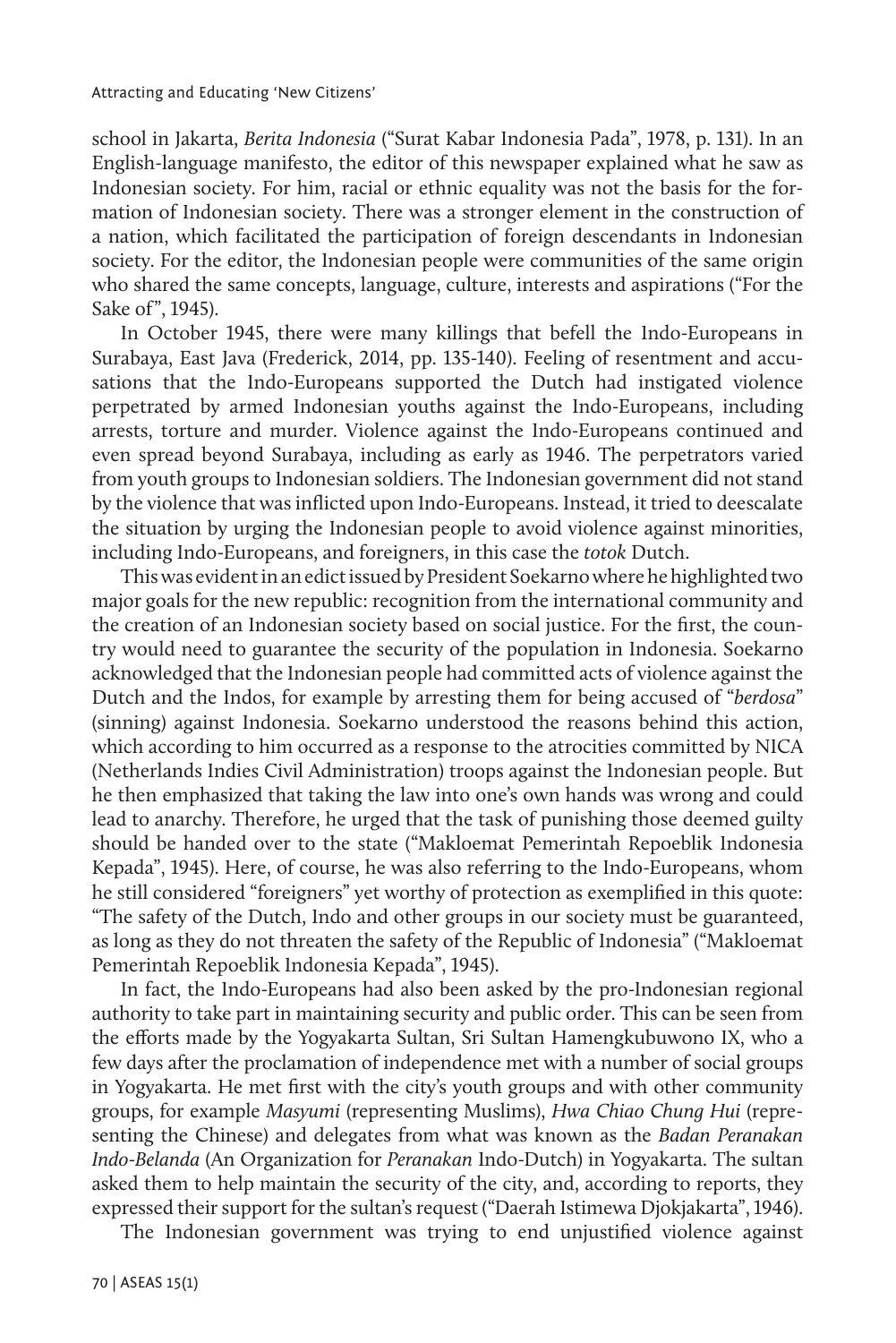minorities. In an appeal at the beginning of April 1946, Minister of Home Affairs Soedarsono received news about the frequent, unilateral, punitive actions against "foreigners" such as Chinese and Arabs, as well as to "their own brothers", in this case the Ambonese and Menadonese ("Seroean Menteri Dalam Negeri", 1946). They were considered accomplices of the enemy and therefore deserved punishment. However, for Soedarsono, the act of arbitrary punishment was wrong because it could destroy unity in society and weaken the struggle. He even mentioned that there were also Javanese who worked with the enemy. The minister asked that these violent acts be stopped and submitted the matter of punishment to the judiciary body formed by the government. There was no specific mention of the Indo-Europeans, but it is implicit in what was meant by foreigners.

## **CONSTRUCTING THE CONCEPT THAT INDO-EUROPEANS WERE 'NEW CITIZENS'**

The Indonesian government felt the need to explain the concept of Indonesian citizenship to minorities of foreign descent in Indonesia who had not yet made their choice of citizenship, whether to be foreign citizens based on the origins of a parent (usually the father), or Indonesian citizens. This was particularly aimed at the three minority groups of foreign descent, namely European (the Indo-Europeans), Chinese and Arab. Other groups of foreign descent were also considered (for example, Tamil), but because they were not as numerous as the three groups mentioned earlier, they were not specified and were only included in the section "etc.". The Indonesian government, through its propaganda machine, the ministry of information, issued a special booklet to explain the Indonesian concept of citizenship to minorities of European, Chinese and Arabic descent, and even call them to eventually become Indonesian citizens by emphasizing the opportunities that they might obtain if they adopted Indonesian citizenship. This was evident in a booklet issued by the ministry in Jakarta in April 1946, entitled *Bagaimana? Apa artinja saja djadi Warga Negara Indonesia? Dan pendoedoek Indonesia?* (How? What does it mean that I am an Indonesian citizen? And residents of Indonesia?; see Indonesian Ministry of Information, 1946a). A subtitle indicated that it was intended "for the Indos, Chinese, Arabs and others".

This was related to the stipulation of the Law on Citizens and Residents of the Republic of Indonesia by the President of the Republic of Indonesia on 10 April 1946. This booklet was an explanation of the law, as well as an effort at persuasion to minorities of foreign descent. The Indonesian government stated that the definition of 'citizen' in the law was very broad. Not only that, the law was also said to have received a warm response among groups of foreign descent, who, although not of 100% indigenous blood, were born and lived on Indonesian soil, and felt that they were an integral part of the Indonesian nation and saw Indonesia as their homeland (Indonesian Ministry of Information*,* 1946a).

The Indonesian government felt the need to define and campaign for a concept of an inclusive nation and hoped that Indo-Europeans, as well as people of Chinese and Arab descent, by seeing Indonesia as their homeland and country, could help build a democratic, all-embracing society in Indonesia: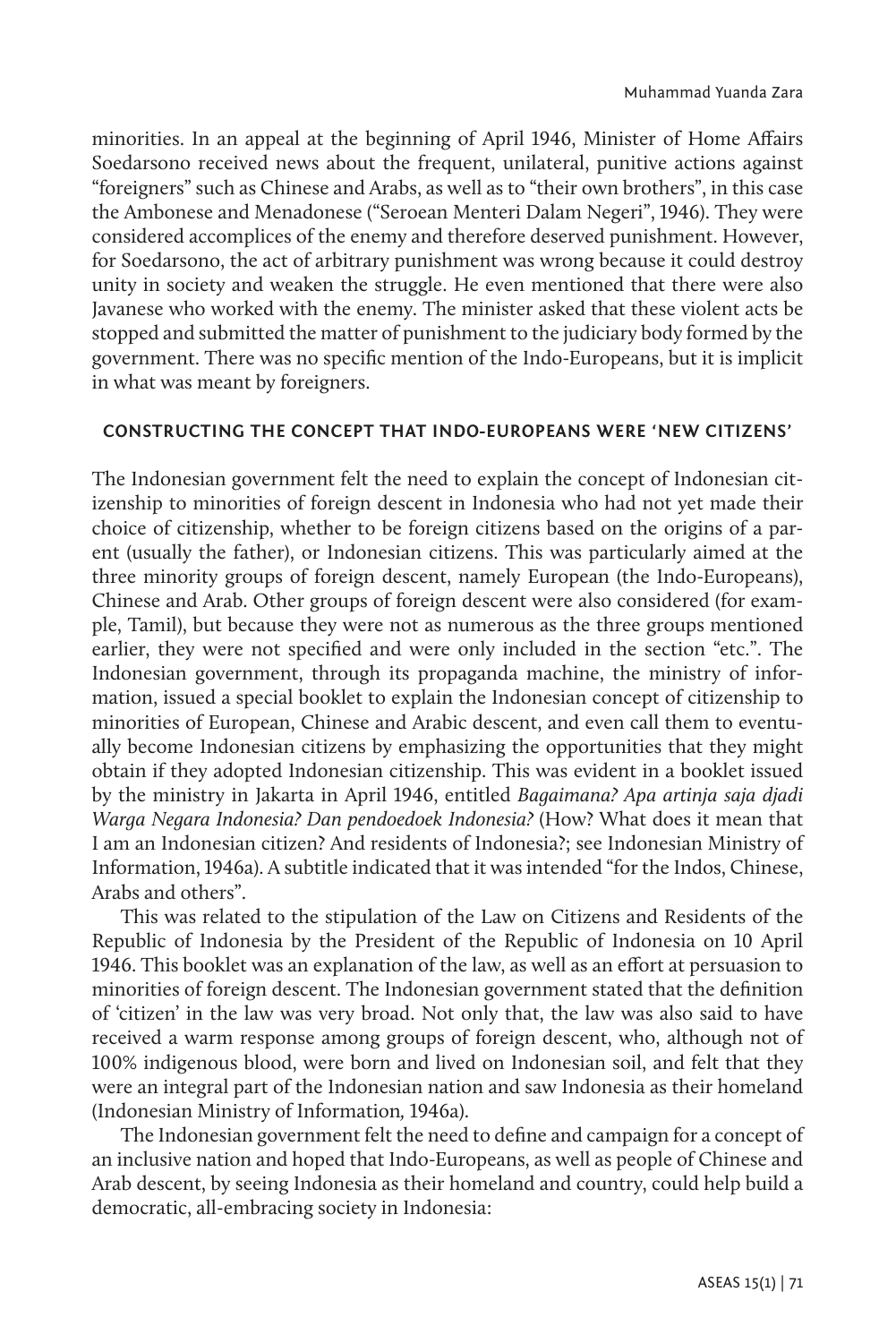The Chinese, Arabs, Indos and other groups that are persuaded by this understanding will be able to work together with the native Indonesian nation, as a nation and Indonesian citizens, to build a Republic that guarantees democratic association and life in a shared social justice, in the social environment with other states and nations on the basis of equality of rights, sitting low and standing tall together, independence and freedom of self-determination. Let's do it! (Indonesian Ministry of Information*,* 1946a)

Using the voices of highly respected pro-Indonesian Indo-Europeans was another method used by the Indonesian government to convince the Indo-Europeans that Indonesia, and not the Netherlands, was their homeland, which they must defend. This can be seen in another booklet issued by the Indonesian Ministry of Information a month after the above-mentioned booklet. This booklet specifically aimed at Indo people in Indonesia, in contrast to the above booklet, which still addressed various minority groups of foreign descent. The title was '*Open brief aan het Indo-Comité "Vrij-Indonesië"*' (An Open Letter to the 'Free Indonesia' Commmittee).

This was a letter received by a pro-Republic Indo committee, *Indonesia Merdeka* (Free Indonesia). The sender was an important figure, W. Ch. A. Doeve, who was known as a key leader in the IEV. Founded in 1919, IEV was an Indo-European organization loyal to the colonial government, which believed in the colonial system (demonstrated in one way through membership in the *Volksraad*, a people's council formed by the colonial government) and had no alliance with Indonesian nationalists (in contrast to other Indo-European-run organizations, such as Indische Partij, which was close to the indigenous nationalists) (Cribb & Kahin, 2004, pp. 184-185; Post et al., 2010, p. 514). IEV was disbanded when Japan occupied Indonesia, but its influence remained even in the early years of Indonesian independence. The proof was the above-mentioned letter. Doeve himself was known as an important figure in the Eurasian League, which in the 1930s sought a mixture of the Dutch (including Indo-Europeans) and the natives, by calling on intellectuals in the Dutch East Indies, both Dutch and non-Dutch, who considered themselves sons of the Indies, to unite to form a new nationality, the citizenship of the Dutch East Indies (Bosma, 2004, p. 680).

This letter opened with a firm statement in support of the integration of Indo-Europeans with Indonesian – rather than with Dutch – society from someone who several decades earlier rejected affiliations between Indo-Europeans and indigenous ethnic groups, a change of mind that was clearly a relief for the Republic in its project of integrating Indo-Europeans as Indonesian citizens. It says, "Following the establishment of your committee, I am quick to inform you that I can fully agree with the goal you have set and that I will gladly support you as far as I can" (Indonesian Ministry of Information, 1946b). Doeve emphasized that in the new era there was little the Dutch could do with the Indo-Europeans. He even confidently said that for Indo-Europeans in Indonesia, they did not want to be repatriated to the Netherlands "*want Nederland is niet hun vaderland*" (because the Netherlands is not their fatherland) (Indonesian Ministry of Information, 1946b).

Doeve sent a strong message to Indo-Europeans in Indonesia, those who were members of the Indonesia Merdeka committee, but also those who belonged to other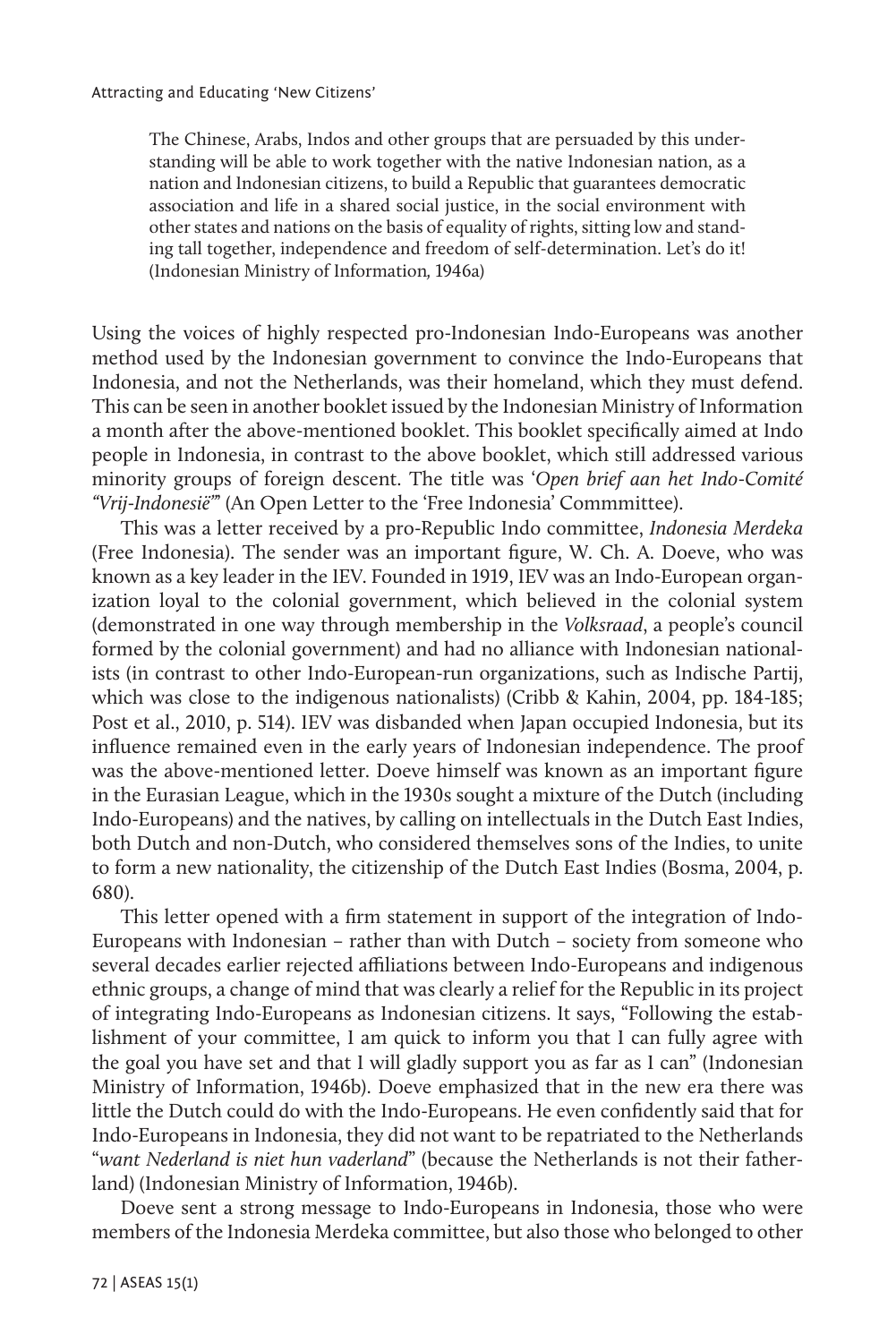Indo-European circles, especially those who were still hesitant to choose between returning to the Netherlands and becoming Dutch citizens, or staying in Indonesia and becoming Indonesian citizens. This message was also deemed important for Indo-European circles in the Netherlands. Indo-Europeans in Indonesia must forget the Netherlands as their past and be part of Indonesia as their future. Doeve wrote:

Despite all the pitiful hassle of the colonial reaction in the Netherlands, the Indonesians will eventually become the boss of their own house. That is now in line with evolution. The Indos who want to live and die in Indonesia (because there is their homeland) will have to accept the new situation and adapt. Even if they do not like it, the Indos must understand this as soon as possible. They must become loyal subjects of the Republic of Indonesia if they do not wish to be regarded as an unwanted minority. (Indonesian Ministry of Information, 1946b)

What was also interesting is the Government of Indonesia's efforts to speak directly and engage the Indo-Europeans in the language they understood best: Dutch. A narrative was built, that the Indos were not a new element in the social landscape of the Indonesian nation, and that the seeds of Indonesian nationalism among Indo-Europeans had been present at a relatively similar time as the birth of Indonesian nationalism among other ethnic groups in Indonesia. The creation and spread of this idea was done by the government through a channel with which Indo-Europeans were familiar from the colonial time: print media.

The Indonesian government published a Dutch-language magazine to promote Indonesian independence to those who understood Dutch, in this case the Dutch themselves and the Indo-Europeans. It was a weekly magazine, *Het Inzicht*. The publication order for this magazine was issued by the Prime Minister Sutan Sjahrir. The leadership of the magazine was given to his followers, namely Soedjatmoko (later becoming Indonesia's leading intellectual), Soedarpo (who in November 1947 was one of the negotiators between Indonesia and the Netherlands in the Linggajati Agreement) and Sanjoto. Other editorial staff were I. Nasution and M. Wiranatakoesoema. The editorial address was Cikini 70 in Jakarta, but this magazine also had an editorial post at the Indonesian Ministry of Information on Jalan Cilacap 4 in Jakarta ("Weekblad '*Het Inzicht*'", 1947). The purpose of publishing this magazine was to have an open exchange of ideas with the Dutch in the midst of the deteriorating situation between the two countries (Anwar in Sastromihardjo, 1999, p. xiii).

This magazine was published as counterpropaganda for the publication by the Dutch information service, *Regering Voorlichtings Dienst* (RVD), *Het Uitzicht* (The Outlook). The name was made similar to the Dutch publication. *Het Inzicht*'s birth date (16 January 1946) was only a week after the RVD published *Het Uitzicht.* So, the presence of this magazine was indeed part of the Indonesian-Dutch opinion war. The name *Het Inzicht* was given by a Dutchman who was also a close friend of Sjahrir, Jacques de Kadt (interned in Bandung during the Japanese period). De Kadt himself later became a correspondent for the Dutch newspaper *Het Parool* in Indonesia (Anwar in Sastromihardjo, 1999, p. xii). De Kadt was also a member of the editorial staff, thus explaining the magazine's use of Dutch language and rhetoric, as well as its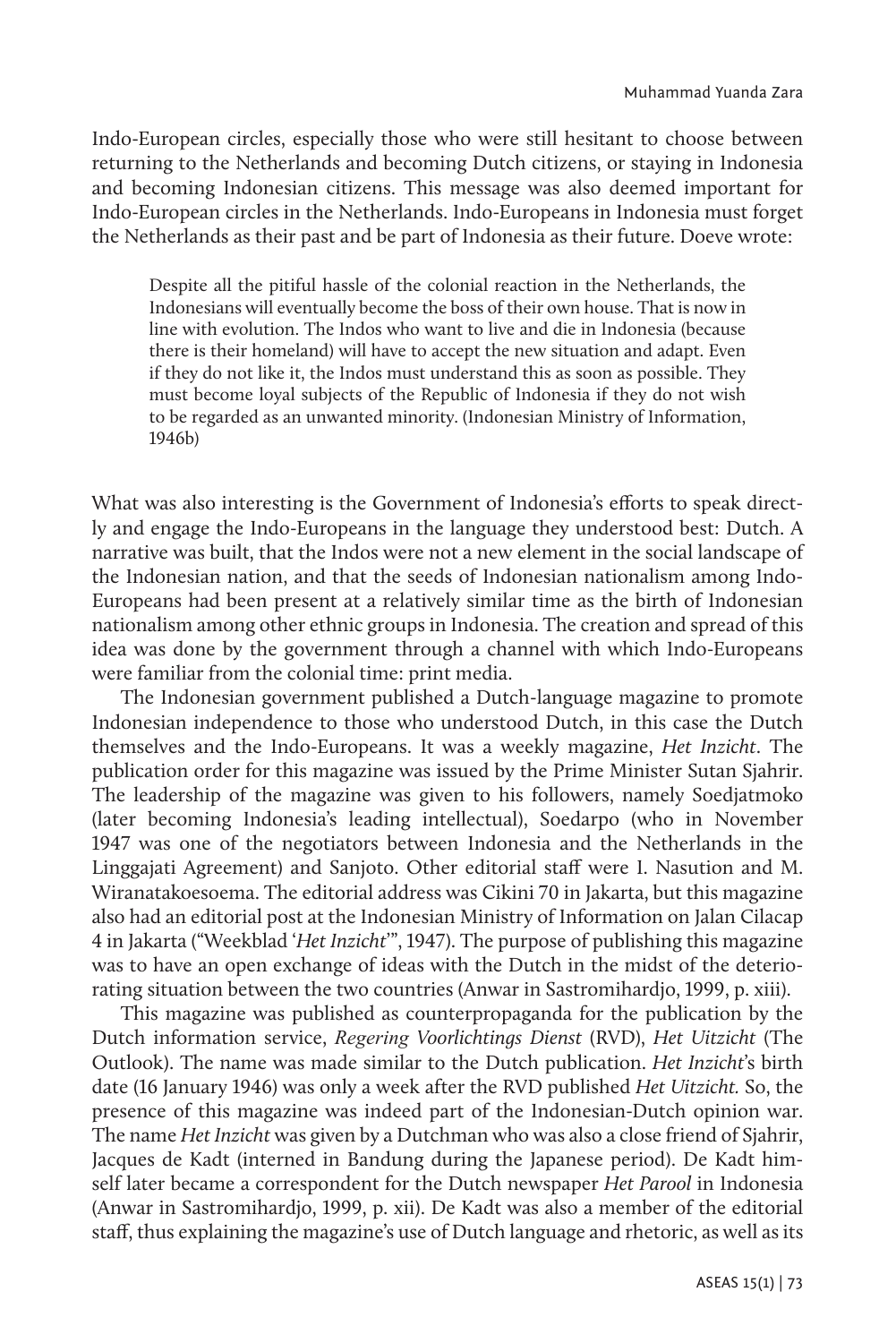focus on issues relevant to Dutch-Indonesian relations, including the question of the place of Indo-Europeans in the era of independent Indonesia.

Soedjatmoko and Soedarpo were employees of the Indonesian Ministry of Information, and that meant that through this magazine they voiced the interests of the Indonesian government. *Het Inzicht* was not only distributed in Indonesia, but also sent abroad. If the committee of Indonesian nationalists in Australia received more than one copy of this magazine, they sent it to committees of Indonesian nationalists in other countries in Europe, United States and Africa (Bondan, 2011, p. 151), indicating that this magazine was undeniably aimed at influencing international public opinion, especially for the Dutch-speaking people, to support Indonesia's existence and reject Dutch authority.

One of its key contents was an article containing the most elaborative explanation from the Indonesian press about what Indonesian citizenship was and a call for Indo people to become Indonesian citizens, as well as ideas about how Indo-Europeans might adapt to Indonesia's sociocultural life. The article, entitled '*Een idee-fixe*' (A Fixed Idea), consisted of two pages, including two photos. This particular space, quite large for a 12-page magazine, reflected the importance of the Indo-Europeans. The article and photos were a kind of civic education for Indo-Europeans. The original author was unknown (only the initials H.T. were provided). The article opened with a problem existing among the Indonesian people regarding Indonesian citizenship. The author stated that, in public discussions as well as on radio and in the press, there were misunderstandings about the Indonesian citizenship law. This problem was concerned with "Indonesian citizens", particularly the "Indo-problem", especially from a cultural-sociological aspect ("Een Idee-Fixe", 1947). Among the *peranakan* group there was a view that likened the Indonesian citizenship law as "*een poging tot 'Gleichschaltung' van de minderheden*" (an attempt to carry out 'Gleichschaltung' of the minorities). Readers of this magazine who were knowledgeable about geopolitical developments in Europe, would certainly understand the term *Gleichschaltung*, which was introduced and used by Nazi Germany during its reign. According to Robert Michael and Karin Doerr, the term means "all of the German Volk's social, political, and cultural organizations to be controlled and run according to Nazi ideology and policy" and "all opposition to be eliminated" (Michael & Doerr, 2002, p. 192). So, here in the public sphere in Indonesia, particularly among Indo-Europeans, there seemed to be a fear that the Indonesian state would become an authoritarian, fascist state where minorities were oppressed and were forced to join Indonesian society while their aspirations were ignored.

The writer then cited an ideal example of a person of European-Indonesian descent who could be a role model for the Indo-Europeans during the revolution: E. F. E. Douwes Dekker. Born in East Java in 1879, Douwes Dekker received Dutch blood from his father and German-Javanese blood from his mother. He was known as a journalist and activist, who often criticized Dutch colonialism for its cruel treatment of the natives and encouraged the emancipation of the natives who were colonized by the Dutch and the Indo-Europeans, who were not fully accepted either among the *totok* Dutch or among the indigenous population. Its most influential activity was to form a nationalist party open to everyone, signaling a new chapter in the birth of Indonesia's national consciousness due to its inclusiveness. The party, Indische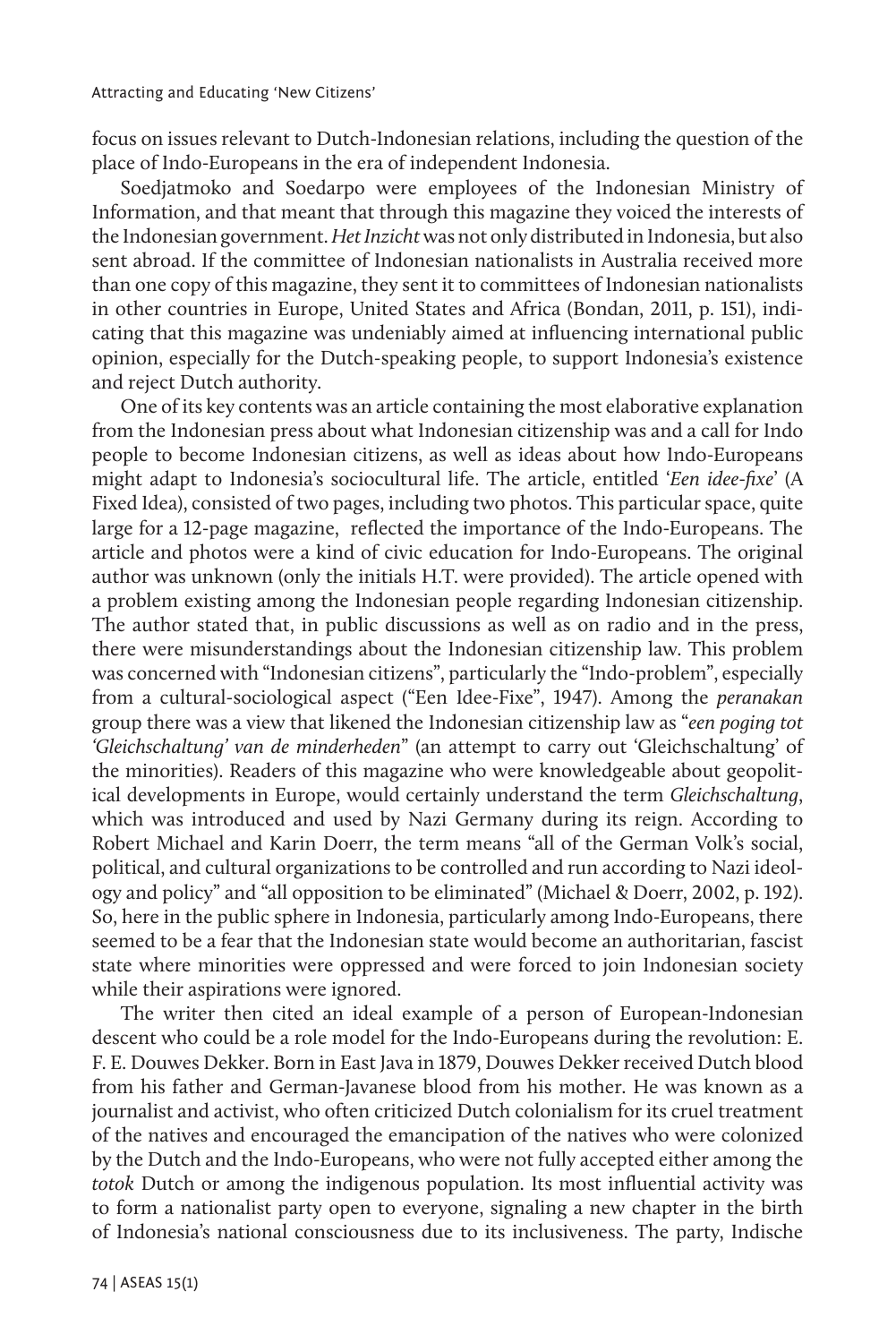Partij (1912), which he founded together with two prominent indigenous nationalists, Tjipto Mangoenkoesoemo and Soewardi Soerjaningrat, had the aim of bringing about Indonesian independence. However, this fast-paced party only existed a year. Their anti-colonial stance, and especially Suwardi's harsh anti-colonial pamphlet, '*Als ik een Nederlander was*' (If I were a Dutchman), resulted in the dissolution of the party while its leaders, including Douwes Dekker, were exiled to the Netherlands. After being exiled in the Netherlands, he took a few different jobs, but his movement was still monitored by the colonial government, which again arrested and exiled him, this time to Suriname, before the Japanese entered Indonesia. He returned to Indonesia after the end of the Pacific War and on 1 May 1947 was appointed as minister of state by Prime Minister Sjahrir.

In this article in *Het Inzicht*, Douwes Dekker was framed as a living icon of a patriotic Indo-European that should be followed by other Indos. He was constructed as an Indo-European figure who has tried to sow an awareness of the new citizens among the Indo-Europeans since the previous decades. Here the Indo-Europeans were called "*nieuwe staatsburgers*" (new citizens). It was explained that the Indonesians realized that there were Indo-Europeans who had tried to absorb indigenous culture in their attempt to assimilate with the majority of Indonesian society. The methods included "publicly renouncing the family name they have had for centuries, sometimes even putting on a sarong, putting on a *pitji* [Muslim cap]". However, although appreciating these efforts, the Indonesian side felt that these were just artificial measures.

The author emphasized that the president and vice president of Indonesia had a firm stance about the inclusion of Indo-Europeans as Indonesian citizens, namely that they were welcome to continue using and preserving their distinctive culture:

The president stated months ago that transition to Indonesian citizenship does not entail a change in name or religion. In the recent Jogja conference of the 'peranakan Belanda', Dr. Douwes Dekker, however, stressed the need for the Indos to change their names. When asked, the Vice President has said emphatically that name change is not a necessary thing. "It is not the change in the name that we want, but the change in the mind," said Dr. Mohamad Hatta. The Indos, as well as Chinese Arab descendants that accept citizenship may keep their names, even if they sound so exotic and un-Indonesian. And as for spiritual liberty, no power in the Republic could compel these people to steal this precious possession from them. This is guaranteed in the Constitution of the Republic, in the Political Manifesto 1 November 1945 and in the Linggajati Agreement. ("Een Idee-Fixe", 1947)

The Indonesian side regretted if the Indo-Europeans in Indonesia felt that they were superior to the native Indonesians. The idea of Indo-Europeans' superiority over the native was evident at the Pangkalpinang Conference (1-12 October 1946, initiated by the Dutch to listen to the aspirations of minorities and to form pro-Dutch federal states), including the idea that minorities, especially Indo-Europeans in Indonesia, should carry out a mass migration to "*het verre en vreemde*" (far and strange) Brazil – an idea that, according to the author, was a "*kinderlijk naiviteit*" (childish nativity), given the enormous cost, even if allowed by the Brazilian government ("Een Idee-Fixe", 1947; "Emigrasi ke Brasilia", 1946). The Indonesians were said to have discouraged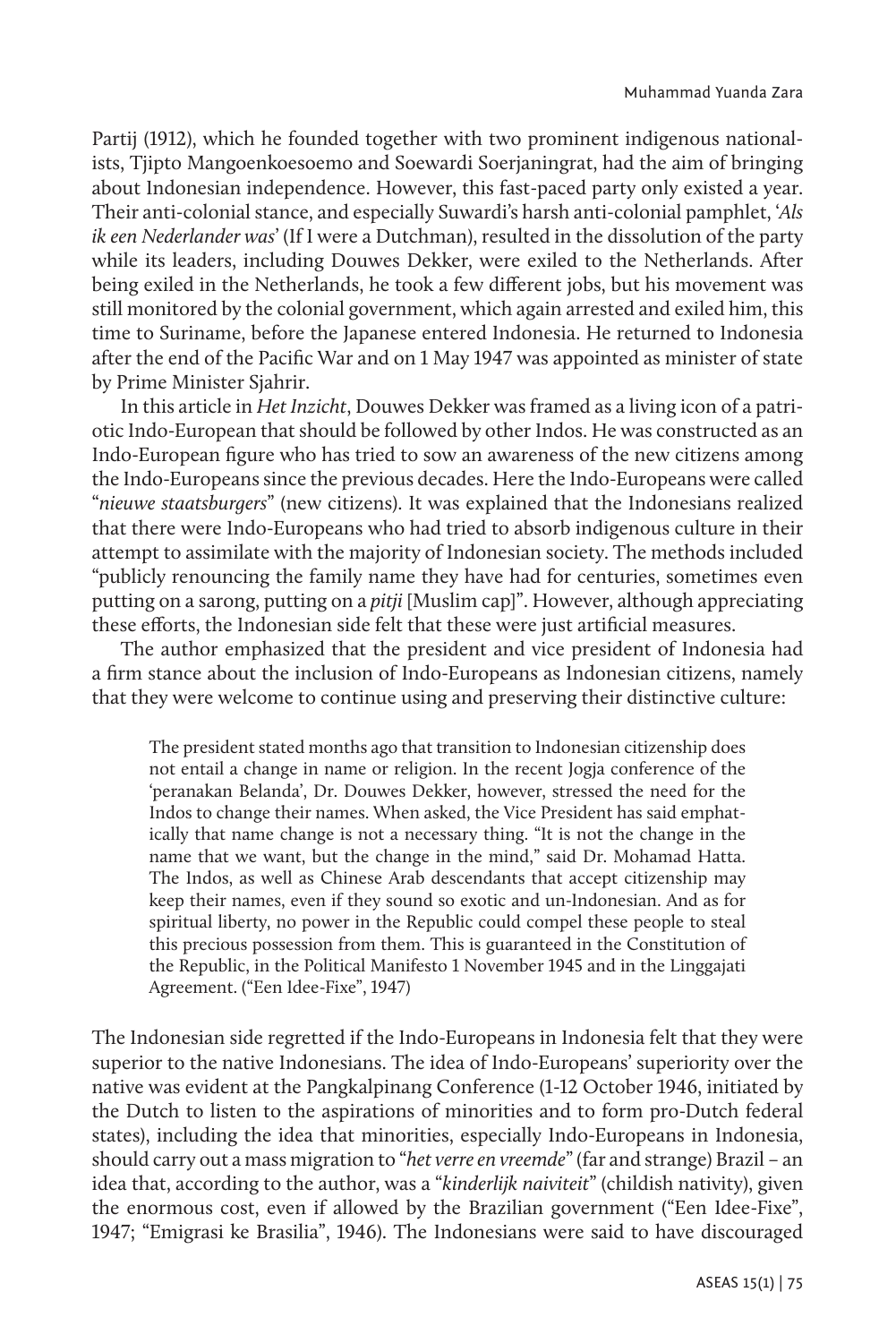Attracting and Educating 'New Citizens'

this mass exodus; this proposal was deemed to be put forward by the defeatists as the only way for the minority to survive. To show that minorities in Indonesia disagreed with the idea of exodus, the author gave an example from the Chinese descendants who rejected it, an attitude that "*zijn nuchterder schijnt te zijn*" (seemed to be more sober) ("Een Idee-Fixe", 1947).

In addition to the various feelings of dissatisfaction or worry among Indo-Europeans about Indonesian citizenship, the author stated that there was optimism that the Indo-Europeans will gradully understand that Indonesia was not as cruel as the Indo-Europeans imagined, and that the Indonesian government was very open to welcoming Indo-Europeans as part of Indonesian society:

Fortunately, over time, however, common sense is also beginning to penetrate in broad layers among the Indo group, and people come to realize that the Republic is "not as extremist after all" as was previously thought. Confidence in the democracy of the Republic will grow all the more soon if they keep their eyes open to the future, and start to consider the situation in the Republic more sensitively, free from all kinds of delusions and free from any fixed-idea. ("Een Idee-Fixe", 1947)

In order to reinforce the message above, two relevant and touching photos were displayed. The first was a photo of E.F.E. Douwes Dekker, who wore culturally hybrid clothing (a white shirt with a black tie plus a black Muslim cap). The next photo was of a number of Indo-Europeans, the majority of whom were women, who had obtained Indonesian citizenship. They were seen sitting in a room and listening to a lecture given by President Soekarno. Dressed in urban clothing typical of European ladies in the Dutch East Indies in the pre-war era, they seemed to be looking ahead with full attention, a sign of their serious desire to hear Soekarno ("Een Idee-Fixe", 1947). This photo provided visual evidence that a number of Indo-Europeans were already adopting Indonesian citizenship and that they were being treated with great respect by the Indonesian government.

The inclusion of Douwes Dekker in Sjahrir's cabinet shows the Republican government's recognition of the existence of the Indo-Europeans and their political aspirations. Most importantly, it was the Republican government's way of attracting the attention and participation of the Indo-Europeans in order to prove that the Indo-Europeans also had a place in the Indonesian political stage, not only as citizens, but also as decision makers, even though Douwes Dekker's ministry seat was not a strategic one. As indicated by George McTurnan Kahin, the composition of the third Sjahrir cabinet suggested the most diverse backgrounds up to that time when considering the parties, ideologies, religions, gender, and communities represented (Kahin, 2003, pp. 194-195). With regard to minority communities, Sjahrir proved his anti-xenophobic rhetoric he expressed a few months earlier when he appointed representatives from diverse minority groups in the cabinet, such as A.R. Baswedan (vice-minister of information, representing the Arab community), Tan Po Gwan (minister of state, representing the Chinese community) and Douwes Dekker (written in his Indonesian name: Setiabuddhi) as state ministers representing the Indo-European community.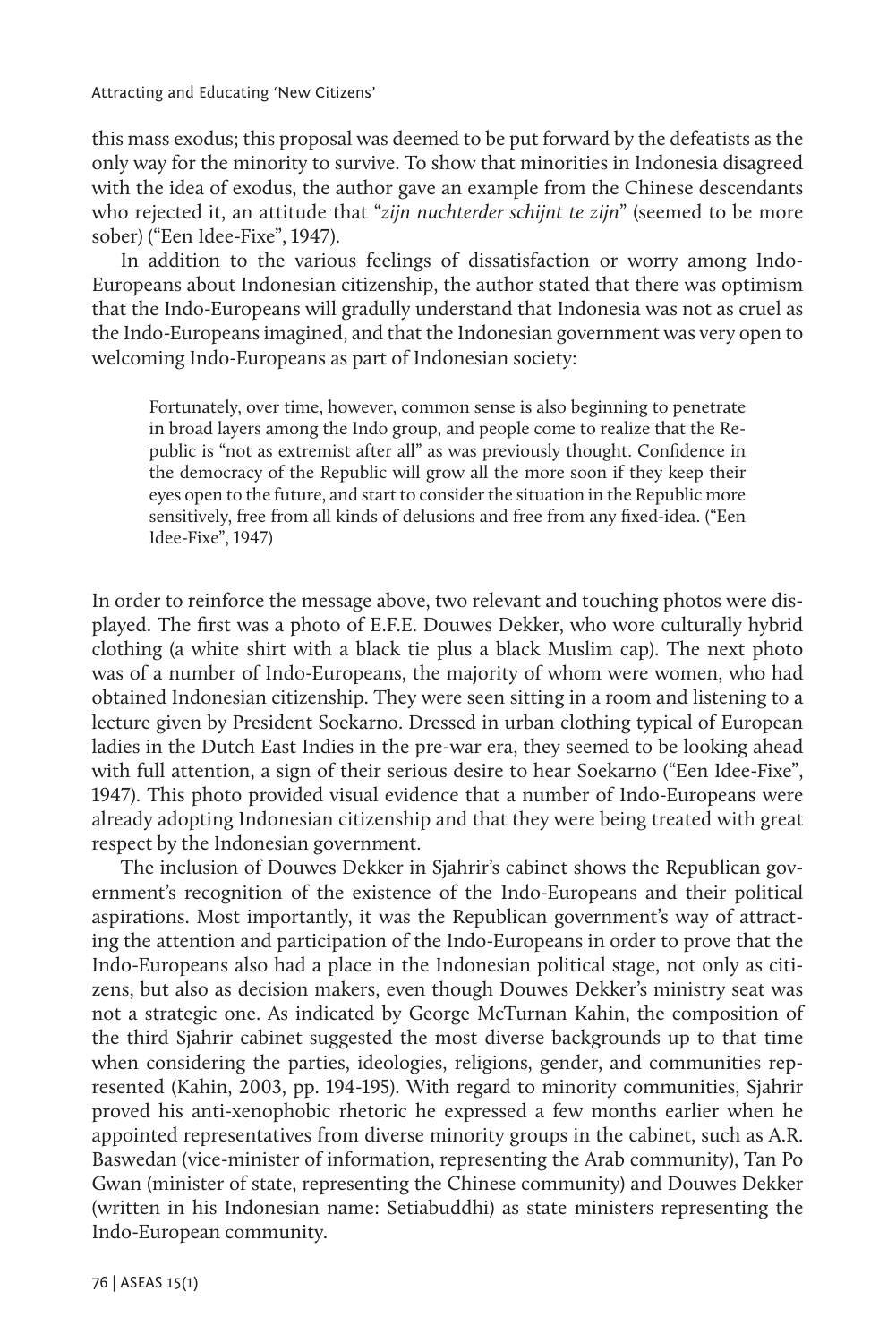#### *DE PIONIER:* **A SPECIAL NEWSPAPER FOR EDUCATING 'NEW CITIZENS'**

Close to the Pangkalpinang Conference (1-12 October 1946), the Indonesian government was worried that the Dutch could not only gain sympathy, support and cooperation from indigenous local elites in areas outside Java-Sumatra, but also from groups of foreign descent, in this case the Chinese, Arabs, and Indo-Europeans. The Indonesian government persuaded the Indo-Europeans to refuse Dutch propaganda and to consider supporting Indonesia, which rejected the conference because of its divisive nature. The Indonesian government created another propaganda attempt that specifically targeted the Indo-Europeans. This task was given to the Indonesian Ministry of Information. The ministry used a method that suited the abilities and needs of the Indo-Europeans, namely using a Dutch-language newspaper named *De Pionier*.

In order to make Indonesians and especially the Indo-Europeans know about the publication, the ministry promoted this newspaper publicly. This can be seen in a column in the newspaper *Merdeka,* which stated that the newspaper *De Pionier* "is for the New Citizens (Indo group) who do not really understand Indonesian, with the intention of making them more aware of our struggle and more aware of the Republic" ("Soerat Kabar '*De Pionier*'", 1946).

This newspaper was published three times per week, and in the early stages it was to be managed by the ministry and then stand alone when it was sufficiently established. In addition to selling it to general readers, the ministry even took further steps to ensure that the majority of Indo-Europeans read the newspaper by sending it to camps where a number of Indo-Europeans were still staying ("Soerat Kabar '*De Pionier*'", 1946). The slogan of this newspaper was "*van allen, voor allen*" (of all, for all). However, the editorial composition of this Yogyakarta-based newspaper was not known because the newspaper itself did not mention its editorial members. The first edition (and the only edition I could get) was two pages long.

One may wonder how that name orginated. Why was this newspaper named *De Pionier*? The reasons were:

Well, the Indos who stay inside [Indonesia] and feel like citizens of the Republic, who live and work within the Republic [area], and who give all their strength to build this country – our Fatherland – must be considered without a doubt as "pioneers", as those who, by their example and their industry and labor, pave the way along which many Indos still living in the occupied territories will soon return—hopefully in a short time—for finding a place of work and bread in our independent country. Since this paper is compiled by these pioneers, mainly for the other pioneers, it was therefore considered proper to give it the name that appears above, namely, *De Pionier*. ("Een Woord Vooraf", 1946)

This newspaper attempted to provide Indo-Europeans with information about the latest events in Indonesia – of course from the perspective of the Republic – as well as the latest news from abroad. This newspaper emphasized its importance as a "liaison officer" between the Indonesian government and the Indo-Europeans. And that meant, wrote the editor of this newspaper, that this newspaper also had a role "to inform the [Indonesian] government about everything that lives in the minds of the Indos, of their wishes and desires" ("Een Woord Vooraf", 1946). In this way, this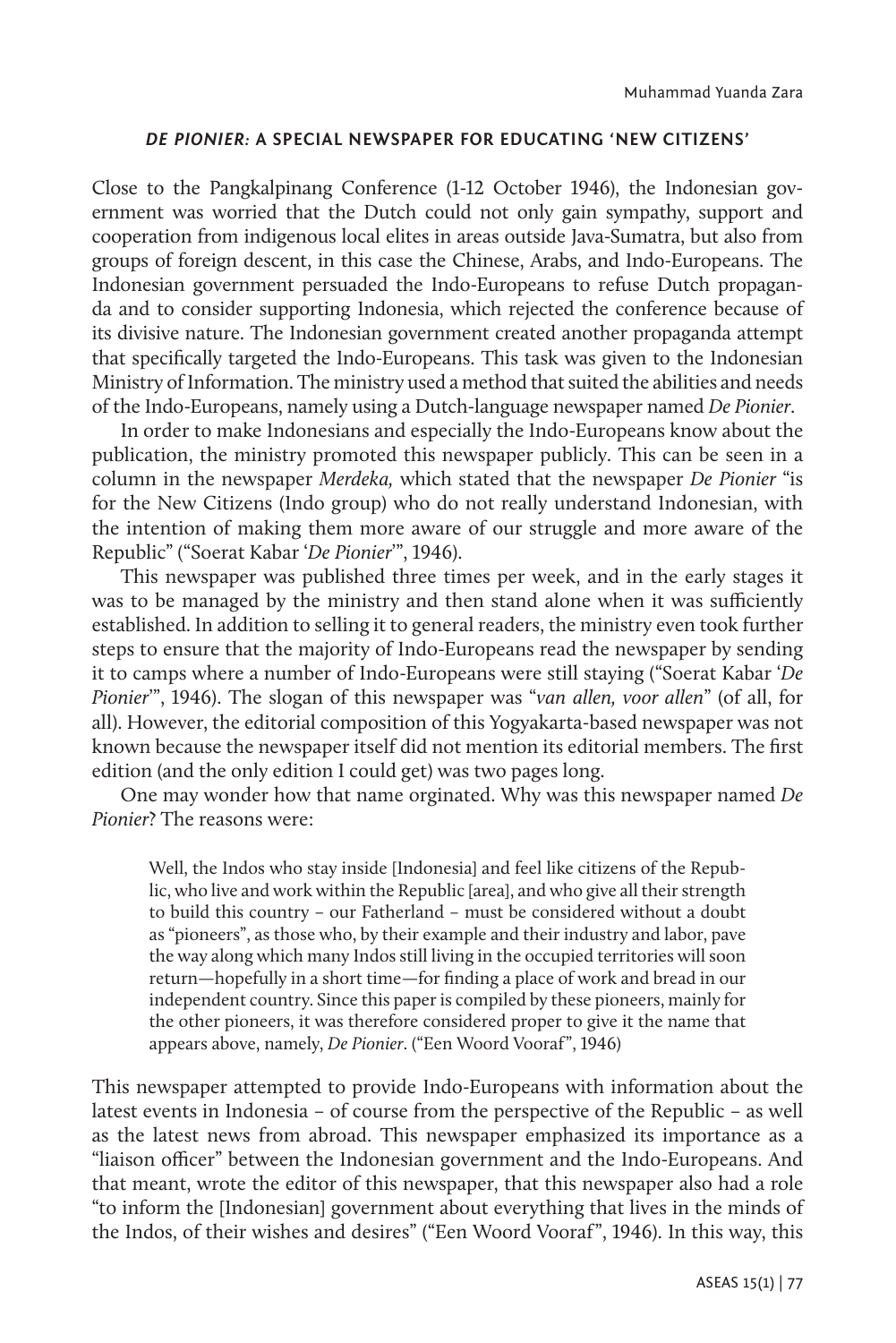newspaper wanted to show that the Indonesian government was a democratic government, which was willing to listen to the aspirations of minority groups.

One of the interesting things was the news quoted by this newspaper from the Dutch news agency, *Aneta*. While at that time the Dutch and the Indo-Europeans considered evacuating themselves to the Netherlands because they were worried about security issues in Indonesia, the news posted on *De Pionier*'s first page actually showed the opposite impression. In a brief report, it was stated that the ship *Weltevreden*, at the end of November 1946, would sail from the Netherlands to the Dutch East Indies with 990 men, women and children, who went to the Netherlands for safety (perhaps shortly before the Japanese occupation) and now "*naar Indonesia wensen terug te keren*" (wish to return to Indonesia) ("Korte Berichten", 1946). Their ethnic backgrounds were mentioned, namely 300 Indonesians and 600 Dutch and Indo people who were born in Indonesia (it was not explained what ethnicity the rest of the 90 passengers were). These huge numbers gave the impression to Indo-European readers that, at least in November 1946, under the Indonesian government, the situation in Indonesian was peaceful, serene, and even evoked memories of good, past times, for which people optimistically returned to from faraway Netherlands. In other words, the purpose of presenting this narrative was to convince Indo-Europeans that there was no need to repatriate to the Netherlands, let alone find a new safe place to live, such as Brazil.

As might be expected, the news presented in it gave more space to the progress achieved by the Republic and, as far as possible, minimized the presence let alone the achievements of the Dutch in Indonesia. Parts of the news were taken from the official Indonesian news agency, which was strongly pro-Republican and anti-Dutch, *Antara*. The use of money is a case in point. A widely-used money in a time of war was a symbol of legitimacy for a government, and in this context *De Pionier* reported that the money that had just been issued by the Indonesian government on 26 October 1946, *Oeang Repoeblik Indonesia* (ORI), was widely accepted, and that people were using it instead of NICA (Netherlands Indies Civil Administration) money to buy and sell in Jakarta ("De Koers van Het", 1946). This news was clearly an attempt to persuade the Indo-Europeans to use Indonesian money, which was illustrated as stronger in value than NICA money.

Other news gave a strong impression to the Indo-Europeans about the legitimacy of the Indonesian government in the eyes of the international community in the hopes of strengthening the trust of Indo-Europeans in the Indonesian government. This was evident from the news about the visit of K. L. Punjabi, a delegation of the Indian government, at the end of October 1946, at a number of ports to be used to deliver rice from Java to India ("K.L. Punjabi van Zijn Tournee", 1946). In April 1946, Prime Minister Sjahrir offered 500,000 tons of rice to India, and in return India would send textiles to Indonesia. The Dutch clearly rejected the Indonesian offer because they judged that there was not much rice available in Indonesia and there were still many starving people there, but the Republic went ahead with its plan and India itself welcomed the offer, one of which was followed by the Punjabi visit above (Zara, 2020). This news was clearly an important matter that the Republican side needed to pose to the Indo-Europeans to show that the Indonesian government had received recognition, albeit informally, from a foreign country, and more importantly, that Indonesia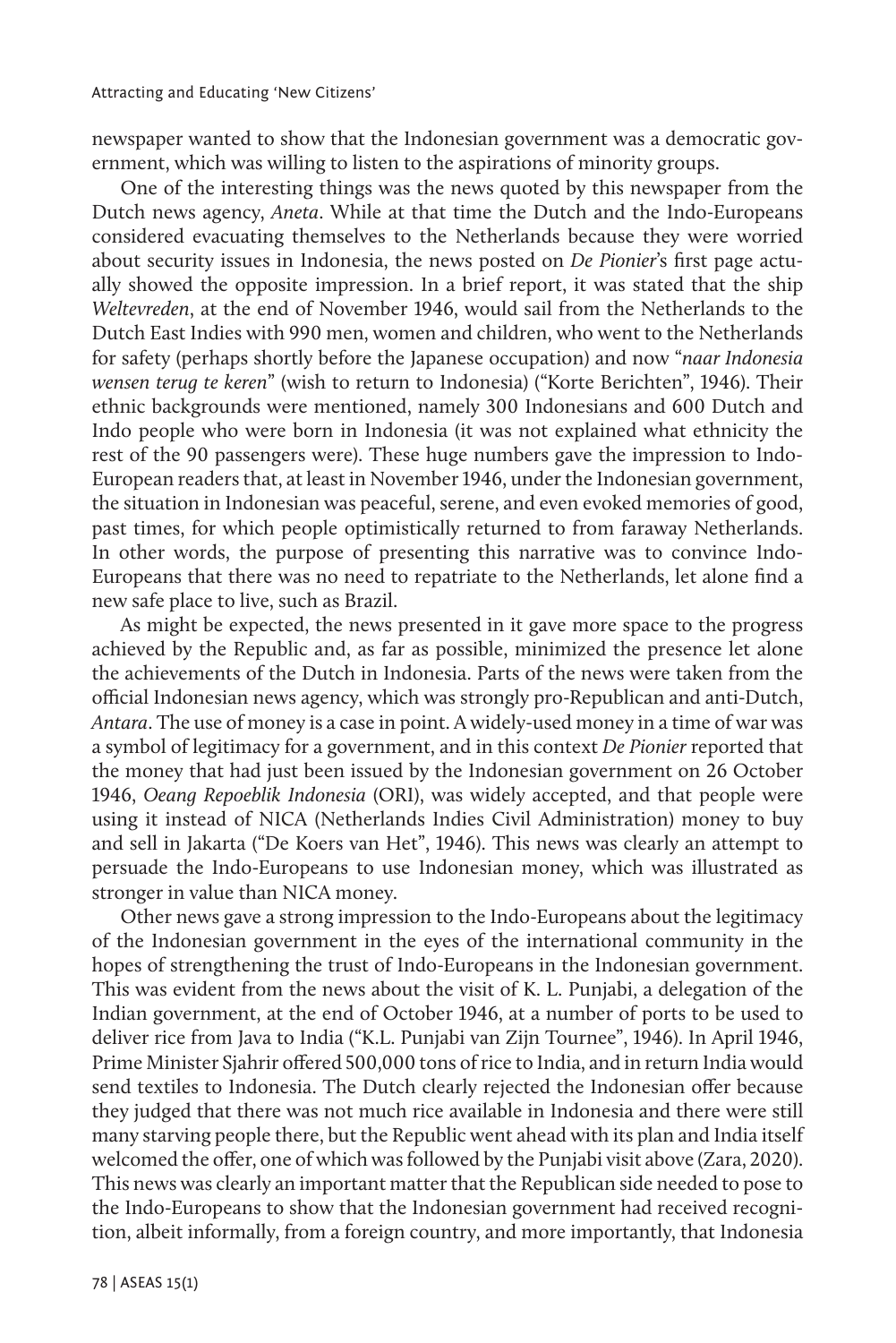had contributed to solving post-war world problems, especially among fellow colonized countries in Asia.

Also crucial in this first edition was the view of an anonymous author (possibly the editorial staff of *De Pionier*, which was affiliated with the ministry of information, because its content reflected the perspective of the Indonesian government) placed on the first page at the top side of the page; this placement signified its importance to the readers. This was a long elaboration on a number of big questions and dilemmas the Indo-Europeans faced in thinking about being Indonesian citizens: What was an Indonesian citizen? Can an Indo become an Indonesian citizen? How did Indo people become citizens of Indonesia? And, the most important thing, whether Indo people must completely remove their long-held identities (tradition, religion, culture, and language) in order to be accepted as part of the Indonesian nation ("Wat Betekent het 'Indonesisch'", 1946)

The answers to these fundamental questions about identity began by conveying two views in the public at that time regarding Indonesian citizenship, namely those who did not know and did not understand the concept of Indonesian citizenship and those who knew but were suspicious of the idea. The author explained that the requirements for becoming an Indonesian citizen were clear in the Indonesian Citizenship Law, namely that a person who was born in Indonesia and lived in Indonesia for the last five consecutive years was eligible and would automatically become an Indonesian citizen. The important part here was that Indo-Europeans could also automatically become Indonesian citizens if they met the above requirements. Only if a person had accepted another nationality did he need to make an application to become an Indonesian citizen. The status of which nationality a person had is of paramount importance, wrote the authors, especially when one was looking for work, an important issue in those difficult times. Even if someone had good qualifications, the employer tended to give a job to someone with the same nationality. And, the author continued, it was possible that people could simply answer that they were "citizens", but the employer needed written documents that proved that the job applicant was a citizen of a certain country. Therefore, a message was conveyed to the Indo-Europeans who read the newspaper and wanted to obtain Indonesian citizenship: "Now, to get such a piece of paper, you can turn to the police office in Yogyakarta, who will be happy to help you" ("Wat Betekent het 'Indonesisch'", 1946).

Then, the author posed an important question, a question that must have been on the minds of every Indo-European who was repeatedly persuaded to become an Indonesian citizen: what were the consequences, rights and obligations of becoming an Indonesian? The answer, first of all, wrote the author, was "[o]nly this, that you recognize Indonesia as your homeland, [and] the Government of the Republic as the legal government of this country" ("Wat Betekent het 'Indonesisch'", 1946). In addition, Indo-Europeans who become Indonesian citizens also had the same rights and obligations as those of "*autochtone Indonesiers*" (native Indonesians). Obligations, according to the author, were not too difficult at that time: paying taxes or participating in maintaining security. As for the rights of Indonesian citizens, they were innumerable, "*vele en velerlei*" (many and varied), for example "buy, sell, rent and rent land and estates". In short, "*kies u maar uit*" (take your pick) said the author. The few obligations and the many rights above illustrated how easy it was to become an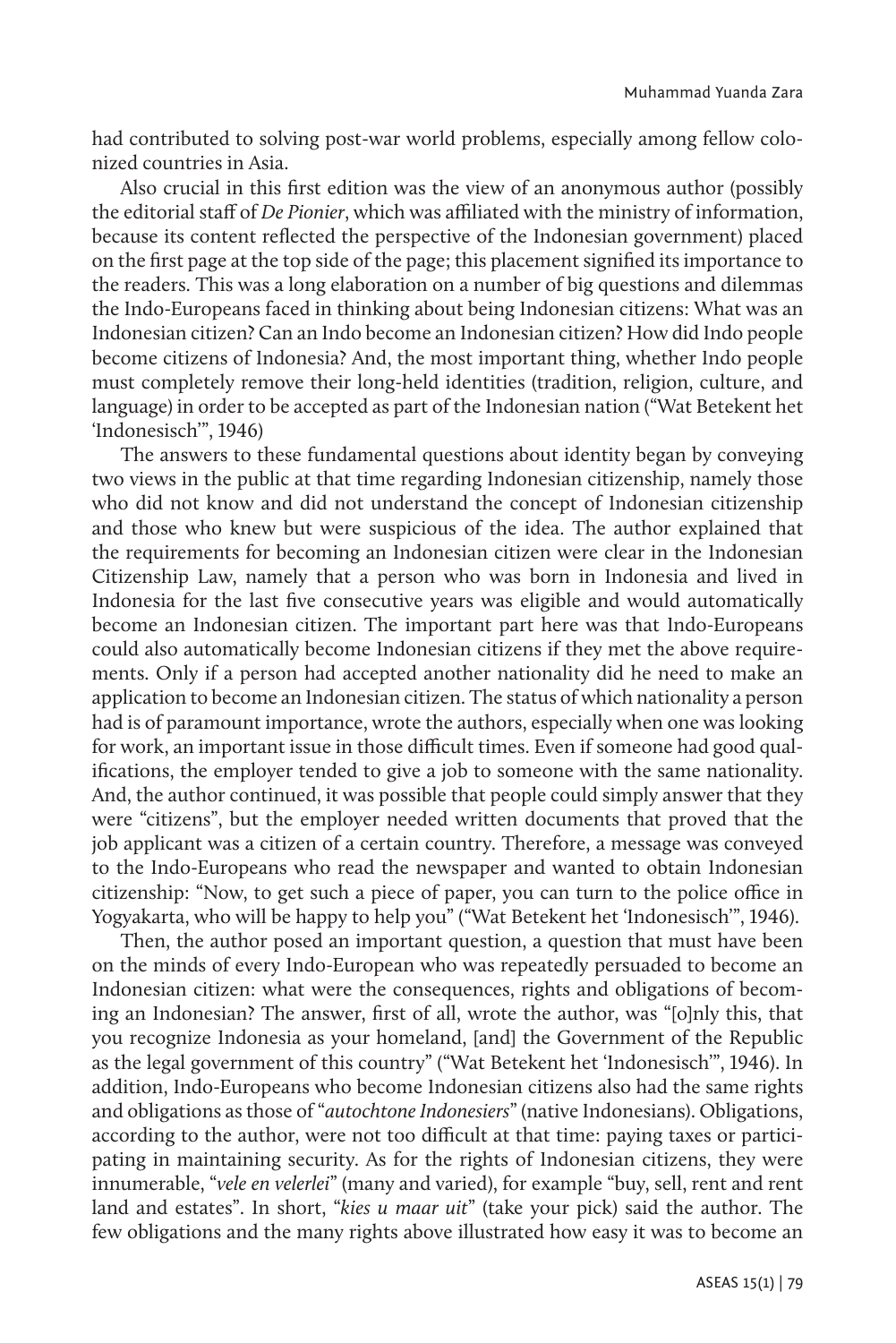Indonesian citizen, with very few obligations and so many benefits and opportunities, which were almost unlimited, and thus Indo people had the freedom to choose.

This was followed by another important question that would have been on the minds of Indo-Europeans: did they have to change their religion, culture, or name if they become Indonesians? The answer was: "Do you need to change your religion? No. Do you need to change costumes? No. Should you adopt another name? No. Do you need to speak another language? No. Short and correct, "*you don't have to do anything that you don't feel like doing*" ("Wat Betekent het 'Indonesisch'", 1946). The last part above was written in italics in the original text, so it emphasized the general freedom that was obtained by Indo-Europeans who wanted to become Indonesian citizens.

The concluding part of this persuasive article should also be noted. The author understood that for the Indo-Europeans half of their blood was Dutch. This meant that they also had strong ties with the Netherlands. So, then the question arose, did being an Indonesian citizen (which meant choosing to be part of their Indonesian heritage) mean hating the Dutch (which meant hating the other half of their heritage?). The writer explained that they did not need to hate the Dutch, because Indonesians did not hate the Dutch. What Indonesians hated, wrote the author, were those who were among the Dutch, or from any country, "*die geen onafhankelijk Indonesia wensen*" (who do not want an independent Indonesia). The author conveyed a sentence that symbolized the steadfastness of Indonesia's principles to defend its independence as well as its virtue not to use the politics of hate: "Indonesia fights only against all who threaten its independence, but without hatred and without bitterness" ("Wat Betekent het 'Indonesisch'", 1946). He even convinced the Indo-Europeans that in the Netherlands itself there were many people who sympathized with Indonesian independence so that for Indonesians there was no reason to be in antipathy with the Dutch people.

The writer hoped that what he said could influence and ultimately convince the Indo-Europeans to choose to become Indonesian citizens. By becoming an Indonesian citizen, it was hoped that Indo people could also support the ideals of other Indonesian ethnic groups, namely to support Indonesian independence and the existence of the Indonesian government. Unity between indigenous Indonesians and Indo-Europeans was desirable. The writer wrote, "*samen met de Indonesiers worden tot een groot, vrij en geeerd volk*" (together with the Indonesians, you will become a great, free and honored people) ("Wat Betekent het 'Indonesisch'", 1946).

## **CONCLUSION**

For Indonesian nationalists, the Indo-Europeans occupied an important position in the socio-cultural landscape of the Indonesian nation whose independence was proclaimed on 17 August 1945. Indonesian blood that flowed in the body of the Indo-Europeans was considered a link between the Indo-Europeans and other indigenous ethnic groups. Indonesian nationalists, including the Indonesian government, political figures and the mass media, actively participated in constructing several main ideas in relation to the Indo-Europeans. First, it was always emphasized to the Indo-Europeans that, considering that half of their blood was Indonesian, their homeland should be Indonesia. Secondly, the Indonesian nationalists highlighted that the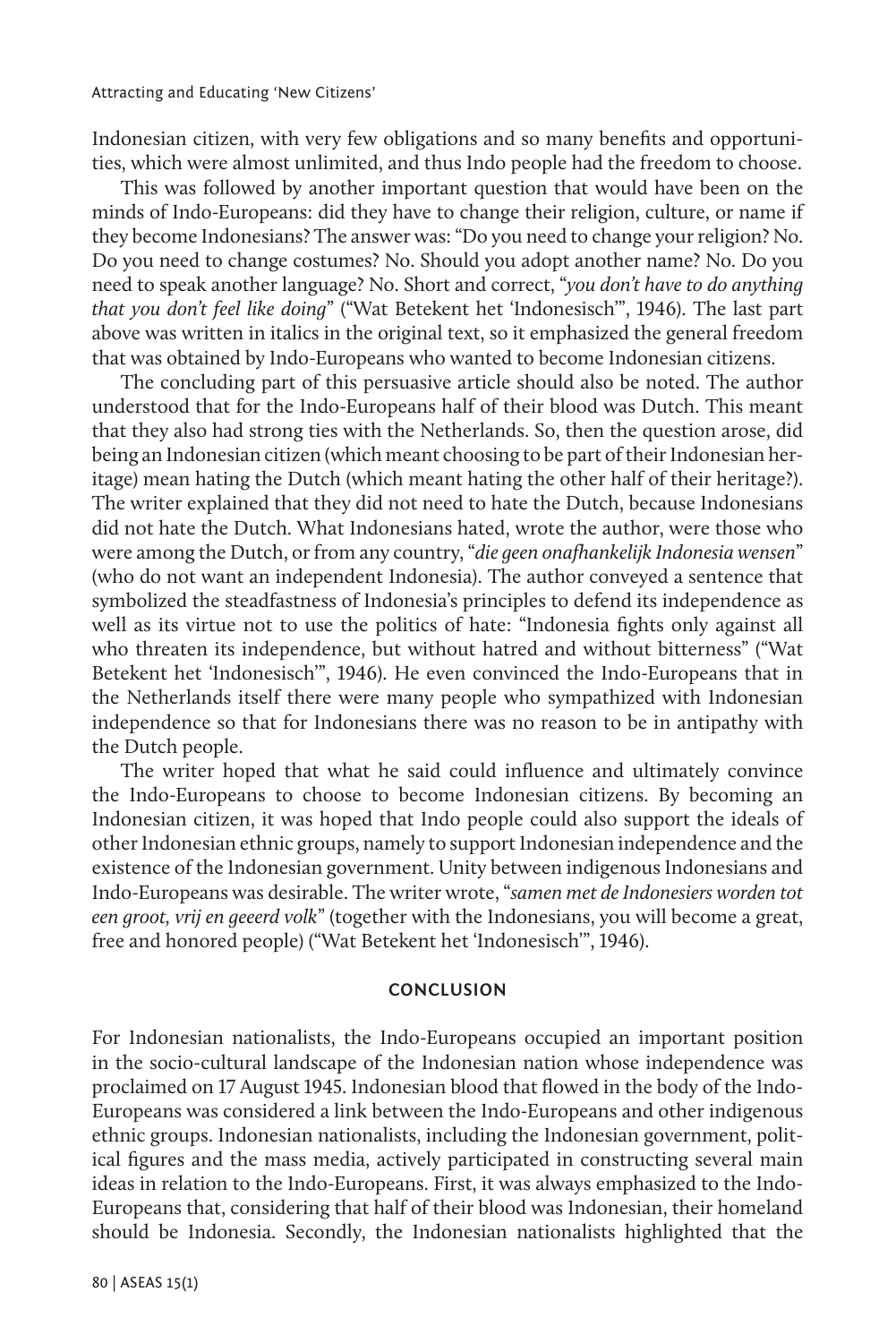Indonesian society they built would abolish the segregation of society based on race, as in the colonial era, by adopting democracy, inclusiveness and free choice, values compatible with the post-war world. Thirdly, Indonesian nationalists convinced the Indo-Europeans that, by becoming Indonesian citizens, they could get many benefits.

The discourse on Indo-Europeans was not only aimed at the Indo-Europeans themselves. The campaign carried out by Indonesian nationalists was also directed at the indigenous Indonesian ethnicities, with whom the Indo-Europeans would interact and hopefully be absorbed. There were particular themes constructed by the nationalist leaders as well as the Indonesian mass media for Indonesian society in general, and especially for armed Indonesian youth – who in various cases used violence to punish the Indo-Europeans. The government was trying to build a sense of security among the Indo-Europeans so that they wanted to settle in Indonesia, and eliminate their desire to migrate to other safer countries. The Indonesian government hoped the international community knew that it could control the domestic situation, including protecting minorities of foreign descent. Indonesian leaders, such as Soekarno, Hatta and Sjahrir called on the Indonesian people to refrain from committing arbitrary violence and tried to convince them that the Indos were actually a legitimate part of the Indonesian nation and that they should not be made targets of violence.

The mass media played a crucial role in disseminating discourse about the Indo-Europeans during the Indonesian revolution. The supply of paper at that time was limited, but the Indonesian government believed that print campaign was indispensable, so it published two print media in Dutch, one of which was specifically aimed at the Indo-Europeans. This showed the strong commitment of the Indonesian nationalists to the efforts to persuade Indo-Europeans to support Indonesia's existence, to become Indonesian citizens, and at the same time to reject the Dutch presence in Indonesia and its recolonisation projects. Despite so many obstacles, including the rarity of paper, the limited reach of the media, the lack of facilities, and security-related issues, this print media provided a substantive space to discuss the dynamics of the Indo-Europeans at that time. Photographs were used to emphasize the written ideas as well as to highlight the visual evidence of the pioneering role of the Indo-Europeans in adopting and progressing Indonesian nationalism.

It is also crucial to note here the important role of the ministry of information. Print media do have advantages in terms of the diversity of information that can be conveyed in one publication, but there are also disadvantages in such medium, namely the lack of depth in the news or opinions published. A booklet may fill this gap, given that it consists of more pages to elaborate concepts of citizenship in more depth. With its booklets, the ministry had the opportunity to explain more basic concepts, for example on the question of who was a citizen, what were the conditions for becoming citizens, whether foreigners can become Indonesian citizens, and the importance of cooperation between Indo-Europeans and Indonesian ethnicities to create a democratic and egalitarian Indonesian society and for the benefits of both parties.

This study sheds light on how the Indo-Europeans influenced the ways the Indonesian nationalists redefined the meaning of the Indonesian nation at a time when the Dutch-Indonesian war occurred. It elaborates on the history of how Indonesian identity, which is in essence very closely related to the rise of indigenous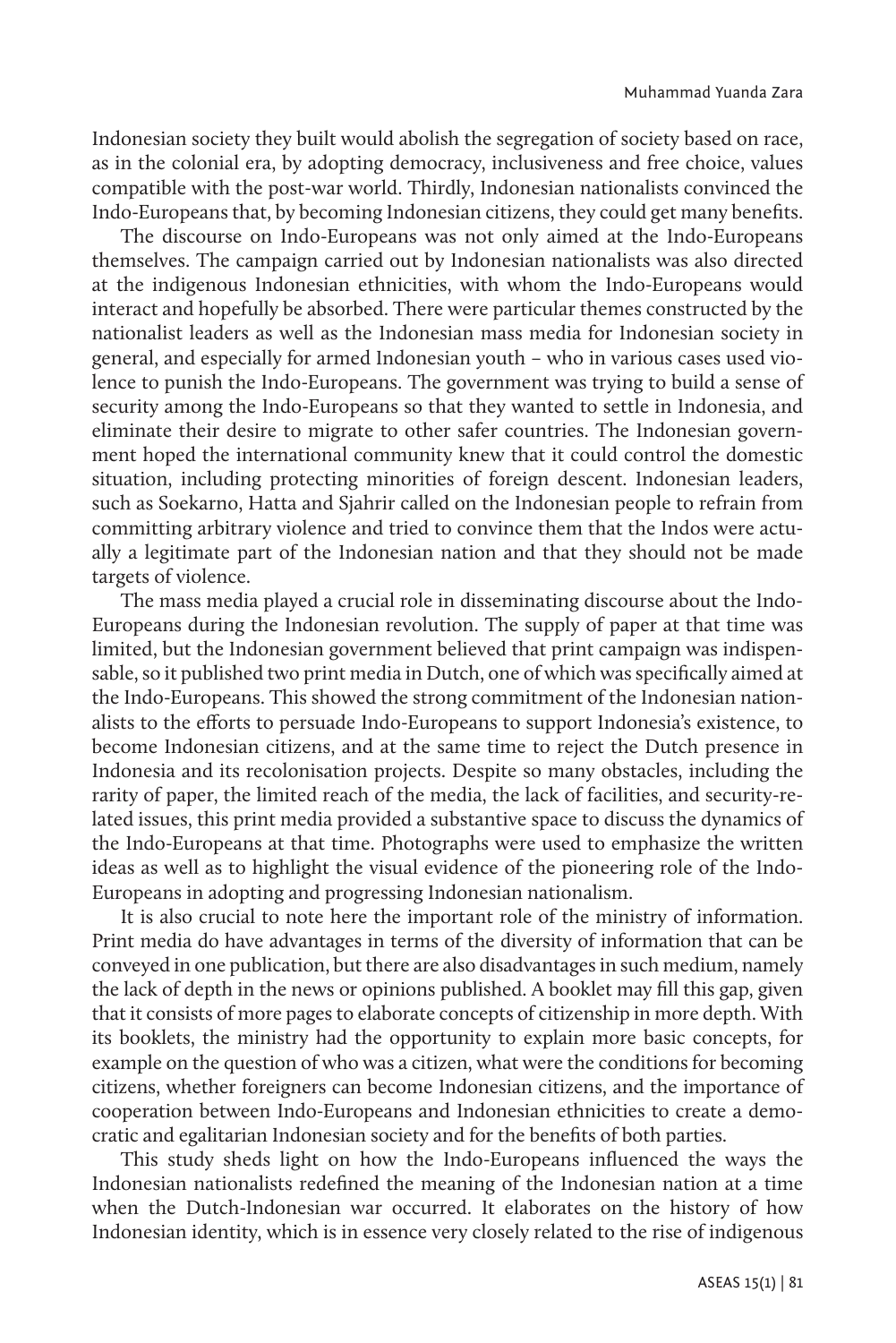ethnic groups to the historical stage, was constructed, debated, and compromised in order to form a broader sociocultural landscape, by involving – and seeking legitimacy for that involvement – people of foreign ancestry. This study almost exclusively discusses the ideas, media and propaganda techniques of the Indonesian side to the Indo-Europeans. Therefore, it does not specifically look at the impact of the discourse on Indo-Europeans' decision-making to be part of Indonesian society or on Indonesia's reputation internationally, as detailed examination of these is beyond its scope. Finally, this study elucidates how Indonesia promoted its adoption of democracy and egalitarianism in the development of its identity amidst critical political situations when minorities were vulnerable to being targets of violence.

This is the history of Indonesian multiculturalism in the formative phase and one of the most deciding periods in modern Indonesian history. In contrast to most studies on Indo-Europeans during the Indonesian revolution, which almost exclusively focus on Indo-Europeans as victims of indigenous people's violence, I explain the experiences of how Indonesian nationalists Indonesianized the Indo-Europeans, and how the Indo-Europeans chose to become Indonesians. These two aspects have been nearly forgotten in the historiography. The struggle of Indonesian nationalists to realize an all-inclusive, egalitarian and democratic concept of Indonesian nationalism for minorities was in line with postwar expectations where racially-based citizenship under the banner of colonialism and fascism was removed and a recognition was given to racial, ethnic and cultural diversity.

#### $\sim$

#### **REFERENCES**

Anderson, B. (2006). *Imagined communities. Reflections on the origin and spread of nationalism.* Verso.

- Anwar, R. (1999). Sanjoto pada pernikahan emasnya [Sanjoto on his golden wedding]. In Sastromihardjo, S., *Reformasi dalam perspektif Sanjoto* [Reformation in the perspective of Sanjoto] (pp. xii-xviii). Yayasan Obor Indonesia.
- Bayly, C., & Harper, T. (2007). *Forgotten wars: Freedom and revolution in Southeast Asia.* Harvard University Press.
- Bondan, M. (2011). *Memoar seorang eks-Digulis: Totalitas sebuah perjuangan* [Memoar of an ex-Digul inmate: Totality of a struggle]*.* Kompas.
- Bosma, U. (2004). Citizens of empire: Some comparative observations on the evolution of creole nationalism in colonial Indonesia. *Comparative Studies in Society and History*, *46*(4), 656-681.
- Bosma, U., &. Raben, R. (2008). *Being 'Dutch' in the Indies: A history of creolisation and empire, 1500-1920*. NUS Press.
- Breman, J. (2020). Colonialism and its racial imprint. *Sojourn: Journal of Social Issues in Southeast Asia*, *35*(3), 463-492.
- Captain, E. (2014). Harmless identities: Representations of racial consciousness among three generations Indo-Europeans. In P. Essed & I. Hoving (Eds.), *Dutch racism* (pp. 53-70). Rodopi.
- Cribb, R. (2008). The brief genocide of Eurasians in Indonesia, 1945/46. In A. D. Moses (Ed.). (2008). *Empire, colony, genocide: Conquest, occcupation, and subaltern resistance in world history (pp. 424-439).* Berghahn Books.
- Cribb, R., & Kahin, A. (2004). *Historical dictionary of Indonesia.* Scarecrow Press.
- Daerah Istimewa Djokjakarta selama setengah tahoen dalam negara Repoeblik Indonesia [Special Region of Yogyakarta for half a year under the Republic of Indonesia]. (1946, March 1). *Berita Repoeblik Indonesia.*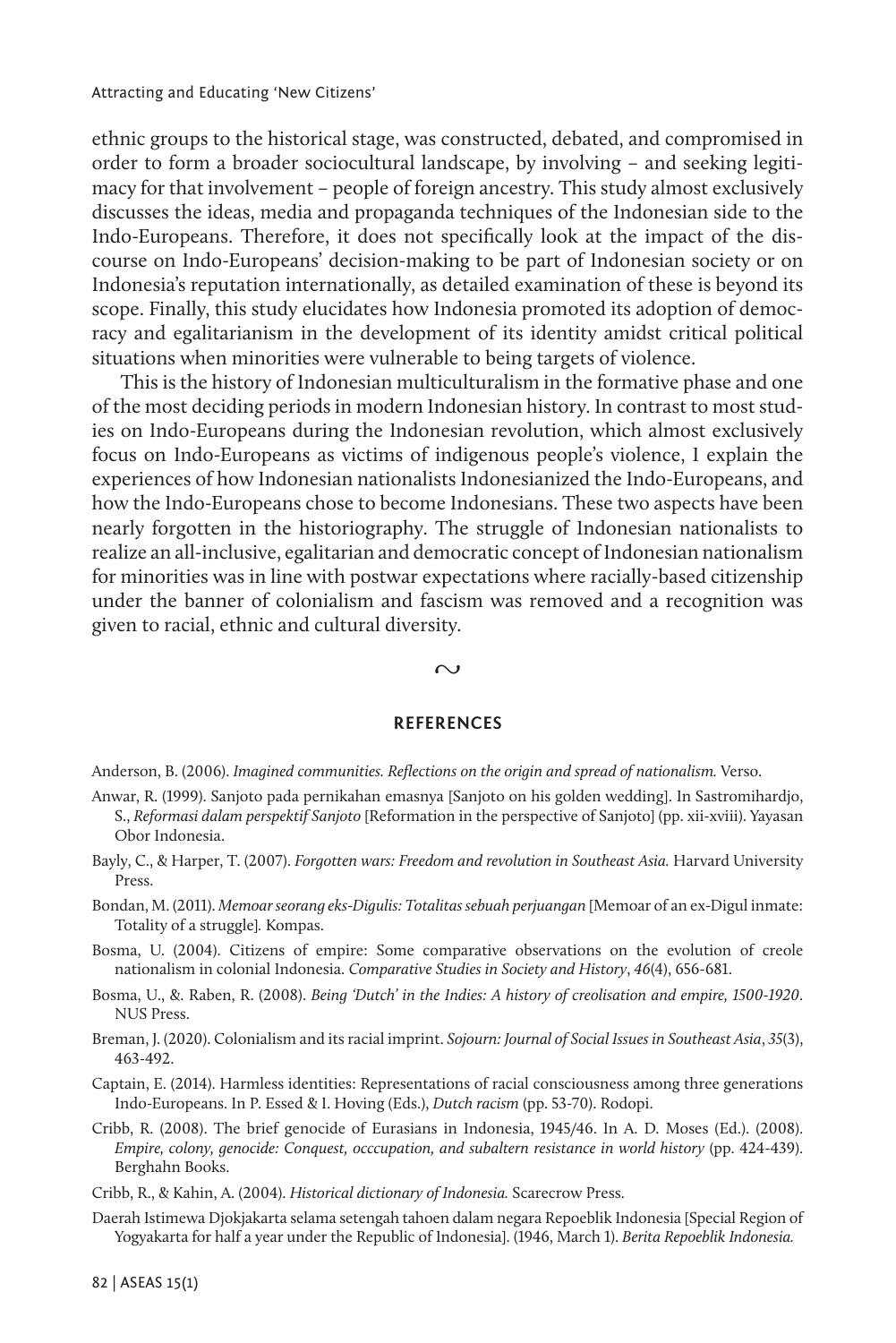De koers van het Republikeinse geld te Djakarta [The rate of Republican money in Jakarta]. (1946, November 1). *De Pionier*.

Earle, F. M. (1948). Eurasians: Dutch or Indonesian? *Far Eastern Survey*, *17*(24), 288-290.

Een idee-fixe [A fixed idea]. (1947, February 26). *Het Inzicht, 54*.

Een woord vooraf [Introduction]. (1946, November 1). *De Pionier*.

- Emigrasi ke Brasilia? [Emigration to Brazil?]. (1946, October 19). *Merdeka.*
- For the sake of human rights. (1945) *Berita Indonesia.*
- Frederick, W. H. (2014). The killing of Dutch and Eurasians in Indonesia's national revolution (1945-49): A 'brief genocide' reconsidered. In B. Luttikhuis & A. D. Moses (Eds.). *Colonial counterinsurgency and mass violence: The Dutch empire in Indonesia* (pp. 133-154). Routledge.
- Goss, A. (2000). From Tong-Tong to tempo doeloe: Eurasian memory work and the bracketing of Dutch colonial history, 1957-1961. *Indonesia, 70*, 9-36.
- Henley, D. E. F. (1995). Ethnogeographic integration and exclusion in anticolonial nationalism: Indonesia and Indochina. *Comparative Studies in Society and History, 37*(2), 286-324.
- Hoogervorst, T., & Nordholt, H. S. (2017). Urban middle class in colonial Java (1900-1942): Images and language. *Bijdragen tot de Taal-, Land- en Volkenkunde, 173*(4) Special Issue: New Urban Middle Classes in Colonial Java, 442-474.
- Indonesia merdeka adalah tjiptaan bangsa Indonesia sendiri! [Independent Indonesia is the creation of the Indonesian nation itself!] (1945). *Berita Republik Indonesia.*
- Indonesian Ministry of Information. (1945). Apakah negara itoe? [What is a state?]. Kementerian Penerangan Republik Indonesia.
- Indonesian Ministry of Information. (1946a). Bagaimana? Apa artinja saja djadi Warga Negara Indonesia? Dan pendoedoek Indonesia? [How? What does it mean that I am an Indonesian citizen? And residents of Indonesia?]. Kementerian Penerangan Republik Indonesia.
- Indonesian Ministry of Information. (1946b). Open brief aan het Indo-Comité 'Vrij-Indonesië' [An Open Letter to the 'Free Indonesia' Commmittee]*.* Kementerian Penerangan Republik Indonesia.
- Jacobson, L. R. (2018). *'The Eurasian question': The colonial position and postcolonial options of colonial mixed ancestry groups from British India, Dutch East Indies and French Indochina compared.* Verloren.
- Kahin, G. M. (2003). *Nationalism and revolution in Indonesia.* Southeast Asia Program Cornell University. (Original work published 1955)
- Korte berichten [Short messages]. (1946, November 1). *De Pionier*.
- K.L. Punjabi van zijn tournee terug gekeerd [K.L. Punjabi returned from his tour]. (1946, November 1). *De Pionier*.
- Legge, J. D. (2010). *Intellectuals and nationalism in Indonesia: A study of the following recruited by Sutan Sjahrir in occupied Jakarta.* Equinox. (Original work published 1988)
- Luttikhuis, B. (2014). *Negotiating modernity: Europeanness in late colonial Indonesia, 1910-1942*. PhD dissertation, The European University Institute.
- Makloemat Pemerintah Repoeblik Indonesia [An announcement of the Government of the Republic of Indonesia]. (1945, November 17). *Berita Republik Indonesia*.
- Makloemat Pemerintah Repoeblik Indonesia kepada seloeroeh rakjat [An announcement of the Government of the Republic of Indonesia to all the people]. (1945, November 17). *Berita Republik Indonesia*.
- Michael, R., & Karin D. (2002). *Nazi-Deutsch/Nazi-German: An English lexicon of the language of the Third Reich.* Greenwood Press.
- Menjívar, C., Ruiz, M., & Ness, I. (Eds.). (2019). *The Oxford handbook of migration crises.* Oxford University Press.
- Mrázek, R. (1994). *Sjahrir: Politics and exile in Indonesia.* Southeast Asia Program, Cornell University.
- Oendang2 dasar Negara Indonesia [Indonesian constitution]. (1945, October 4). *Soeloeh Merdeka*.
- Oostindie, G. (2010). *Posctolonial Netherlands: Sixty-five years of forgetting, commemorating, silencing.* Amsterdam University Press.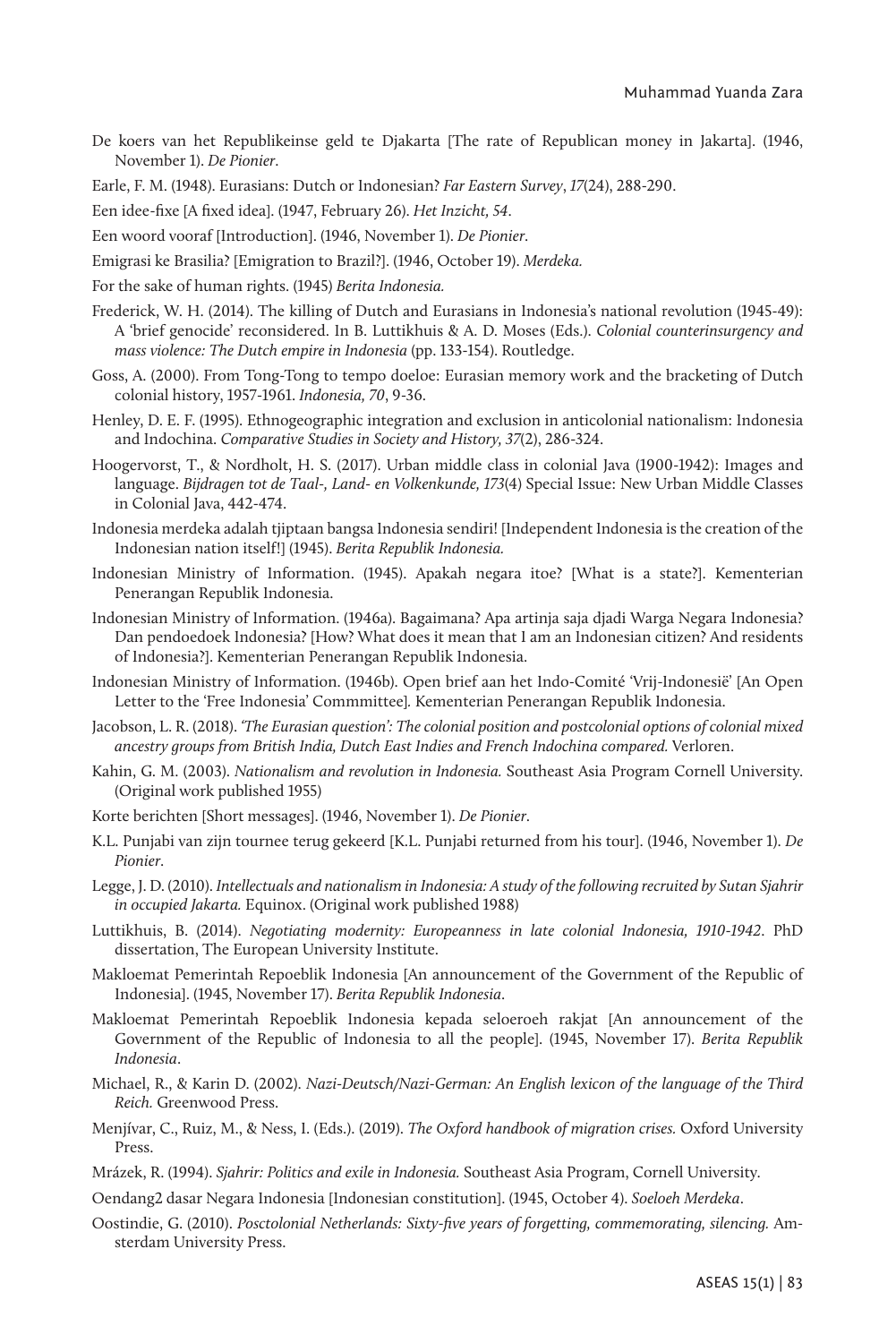- Post, P., Frederick, W. H., Heidebrink, I., & Sato, S. (Eds.). (2010). *The encyclopedia of Indonesia in the Pacific War.* Leiden & Boston.
- Rodgers, S. (2005). A Nederlander woman's recollections of colonial and wartime Sumatra: From Sawahlunto to Bangkinang internment camp. *Indonesia, 79*, 93-129.
- Seroean menteri dalam negeri [A call from minister of home affairs]. (1946, May 15). *Berita Republik Indonesia*.
- Sjaardema, H. (1946). One view on the position of the Eurasian in Indonesian society. *The Far Eastern Quarterly, 5*(2), 172-175.
- Sjahrir. (1945). *Perdjoeangan Kita.* n.p.
- Soerat kabar '*De Pionier*' [*De Pionier* newspaper]. (1946, November 16)*. Merdeka*.
- Stoler, A. L. (1989). Rethinking colonial categories: European communities and the boundaries of the rule. *Comparative Studies in Society and History*, *31*(1), 134-161.
- *Surat kabar Indonesia pada tiga jaman* [Indonesian newspapers in three eras]*.* (1978). Departemen Penerangan RI.
- Tajuddin, A., & Stern, J. (2015). From brown Dutchmen to Indo-Americans: Changing identity of the Dutch- Indonesian (Indo) diaspora in America. *International Journal of Politics, Culture, and Society, 28*(4), 349-376.
- Taylor, J. G. (2009). *The social world of Batavia: Europeans and Eurasians in colonial Indonesia* (2nd ed.). The University of Wisconsin Press.
- Touwen-Bouwsma, E. (1996). Japanese minority policy: The Eurasians on Java and the dilemma of ethnic loyalty. *Bijdragen tot de Taal-, Land- en Volkenkunde, 152*(4), 553-572.
- Turner, B. (2018). *A. H. Nasution and Indonesia's elites: 'People's resistance' in the war of independence and postwar politics.* Lexington Books.
- van der Kroef, J. M. (1950). Social conflict and minority aspirations in Indonesia. *American Journal of Sociology*, *55*(5), 450-463.
- van der Kroef, J. M. (1953a). Collectivism in Indonesian society. *Social Research*, *20*(2), 193-209.
- van der Kroef, J. M. (1953b). The Eurasian minority in Indonesia. *American Sociological Review*, *18*(5), 484-493.
- van der Kroef, J. M. (1954a). The Dutch position in Indonesia today. *Far Eastern Survey*, *23*(6), 88-94.
- van der Kroef, J. M. (1954b). The Eurasians of Indonesia: Castaways of colonialism. *Pacific Affairs*, *27*(2), 124-137.
- van der Kroef, J. M. (1955a). The Indonesian Eurasian and his culture. *Phylon (1940-1956), 16*(4), 448-462.
- van der Kroef, J. M. (1955b). Minority problems in Indonesia, II. *Far Eastern Survey*, *24*(11), 165-171.
- van der Kroef, J. M. (1972). Indonesian nationalism reconsidered. *Pacific Affairs*, *45*(1), 42-59.
- van der Veur, P. W. (1958). E.F.E. Douwes Dekker, evangelist for Indonesian political nationalism. *The Journal of Asian Studies*, *17*(4), 551-566.
- van der Veur, P. W. (1960). Eurasian dilemma in Indonesia. *The Journal of Asian Studies*, *20*(1), 45-60.
- van der Veur, P. W. (1968a). The Eurasians of Indonesia: A problem and challenge in colonial history. *Journal of Southeast Asian History,* 9(2), 191-207.
- van der Veur, P. W. (1968b). Cultural aspects of the Eurasian community in Indonesian colonial society. *Indonesia, 6*, 38-53.
- Wat betekent het 'Indonesisch Staatsburgerchap' [What does 'Indonesian Citizenship' mean]. (1946, November 1). *De Pionier*.
- Weekblad '*Het Inzicht*' [*Het Inzicht* weekly magazine]. (1947, April 16). *Het Inzicht, 61*.
- Wertheim, W. F. (1947). The Indo-European problem in Indonesia. *Pacific Affairs*, *20*(3), 290-298.
- Zara, M. Y. (2020). *Demi kemanusiaan dan persaudaraan: Propaganda Indonesia mengampanyekan bantuan beras untuk India Tahun 1946* [For the Sake of Humanity and Brotherhood: Indonesian Propaganda and Rice Help for India, 1946]. Gadjah Mada University Press.